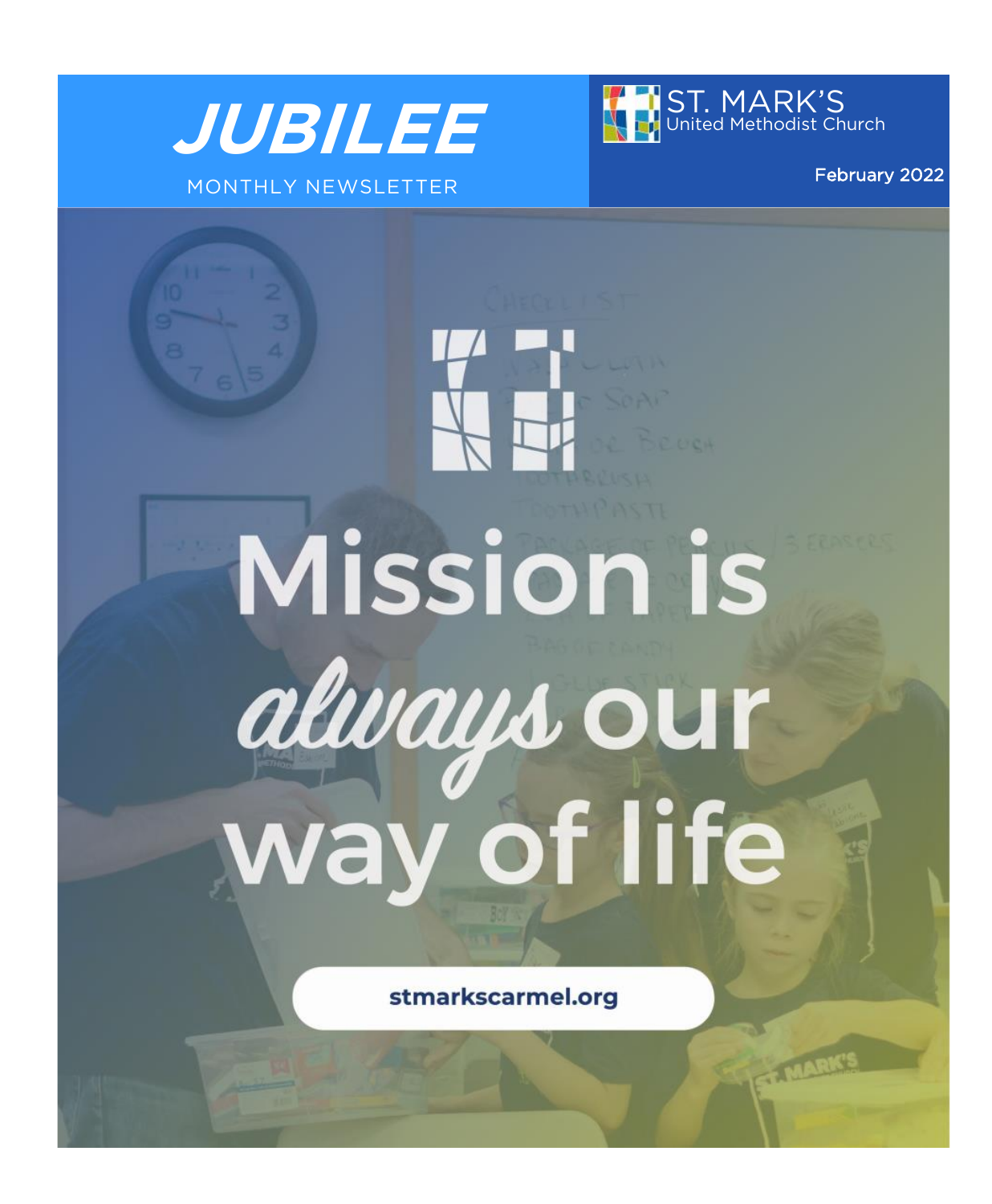# **The Pastor's Place Dr. Brian White, Lead Pastor**

Dear Co-workers in Christ,

For six years I was a District Superintendent for the Indiana Conference of the United Methodist Church. I related to 109 churches in 14 counties in the Southeastern part of Indiana. Being a DS meant that I spent a great deal of my time in my car traveling from church to church and community to community.

When I began in 2007, my primary way of finding my way around was to us an online service called MapQuest. I'd input my starting point and then my destination and MapQuest would chart a route for me, and I would



then print out turn by turn directions for my day. I also kept a detailed map of Indiana in my car just in case I had to make an unexpected detour or add a stop to my itinerary.

Around 2010 that all changed when I got a car that had a built-in GPS system. For quite awhile I printed off routes anyway because I didn't totally trust this new (to me) technology. I wanted to make sure I had a back up plan in case the GPS system didn't function properly. In time, I moved to a more dynamic GPS system on my phone that even alerts me if there are traffic slowdowns and suggest alternate routes. Like many of you, I suspect, my way of navigating on the road has changed radically in the last fifteen years or so from published map booklets, to printed computer generated routes, to ever evolving GPS systems.

I could chart a similar evolution in other parts of my life and in the past few years the changes in ministry have come faster and faster. We have moved from using video as an occasional resource to a weekly part of our programmatic life. We have moved from very occasional online meetings to having Zoom meetings be a normal part of our committee meetings, Bible studies, and programs. We have moved from having livestreaming being something that we offered but was rarely used to having almost every worship service being livestreamed for our folks who worship at home.

I think of Paul, Peter, John, Silas, Barnabas, and the other early apostles who never imagined that they would travel outside Palestine, much less go as far as Ephesus, Athens, or Rome. When they became disciples of Jesus Christ they said yes to an adventure that would take them out of their comfort zone in the far reaches of their known world.

In 2021 we were often saying that we looked forward to life post COVID-19. Now we are coming to realize that returning to our old way of doing this is probably not going to be possible. And we ask ourselves, what have we learned during these past two years? What things have we learned to do and what ways have we learned to reach out that need to be carried into the future to better make disciples of Jesus Christ for the transformation of the world?

I will probably never go back to printing off computer generated routes for my trips. (Although, I do still carry an atlas in my car just in case!) And we will never go back completely to where we were two years ago. But what I do believe is that God continues to lead us forward into new fields of mission and ministry if we are willing to follow. Jesus said, "But you will receive power when the Holy Spirit has come upon you; and you will be my witnesses in Jerusalem, in all Judea and Samaria, and to the ends of the earth." (Acts 1:8, NRSV) Let us pray that God will continue to expand our boundaries and empower us for the ministry ahead!

In Christ's service,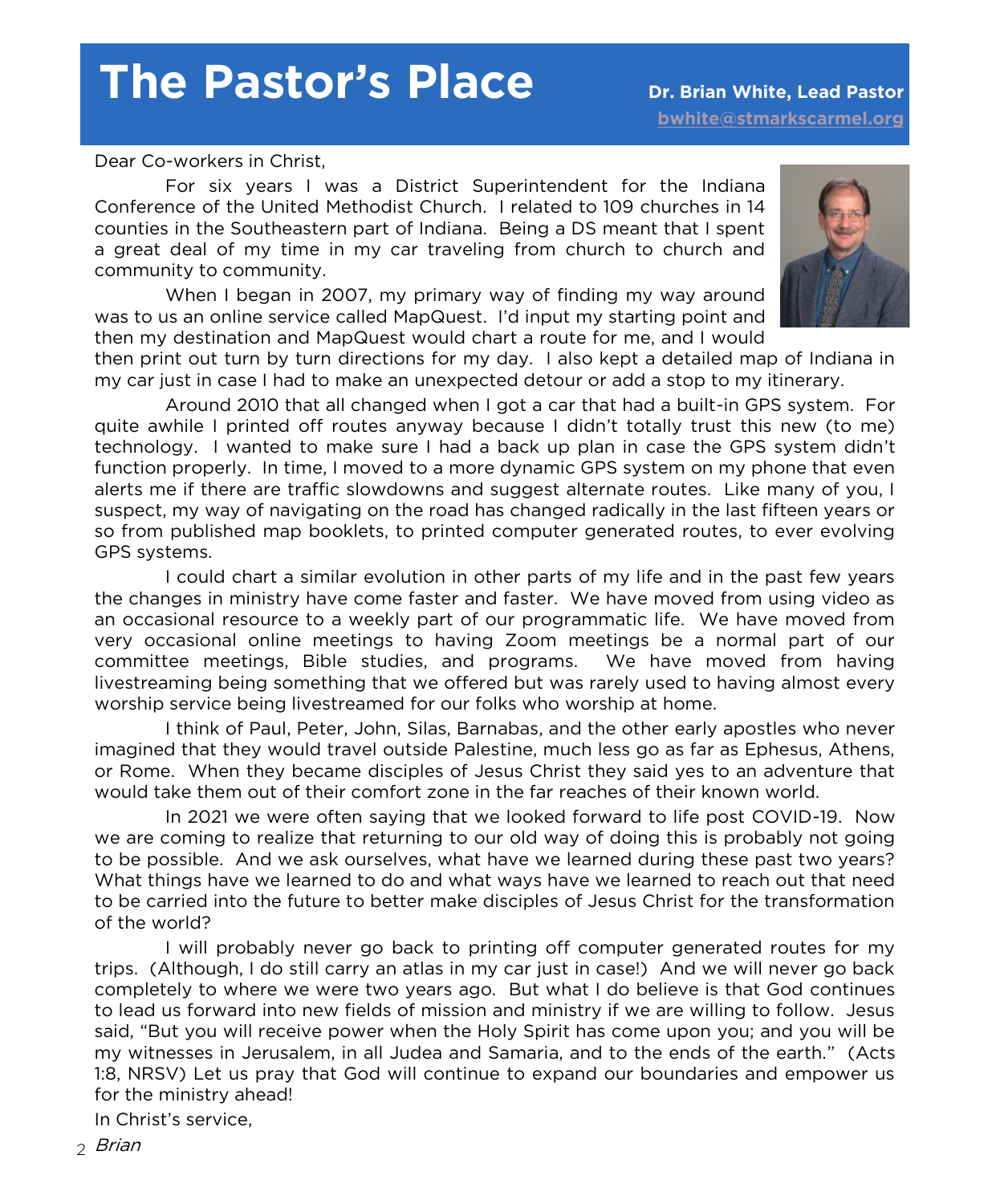# **The Pastor's Place Julia Gonzales, Associate Pastor**

 **[jgonzales@stmarkscarmel.org](mailto:jgonzalas@stmarkscarmel.org)**

Hello St. Mark's,

"What can you do when you are deeply, madly, truly in the moment?" So it is sung in one of Disney's latest films, *Encanto*. The story of a family living in the mountains of Columbia is filled with magic, music, and wonder, but it is the line from the song "What Else Can I Do?" that I felt truly needed to be shared.

How many of us have moments where we doubt ourselves and our ability to do something new? How many times in work or in our faith journey do we hold ourselves back from trying something new or attempting



to see things differently? We can grow comfortable where we are and it can be a good thing to have what is familiar around us. But when all we know is what's comfortable and familiar, are we truly able to be in the moment? That is, if everything around us is always familiar then how are we making sure that we're not just going through the motions? What is holding you back from being truly in the moment and living your life?

The prophet Jeremiah writes, "I know the plans I have in mind for you, declares the Lord; they are plans for peace, not disaster, to give you a future filled with hope." (29:11 CEB) God having a plan for us doesn't mean that everything in our life will go perfectly with no hiccups or mistakes. But the plan does include hope and peace, for things working out in the end. It is putting our trust in the promise of hope and peace, a promise that Jesus echoes in his own teachings, that makes it possible for us to live deeply, madly, and truly in the moment.

Take care, Julia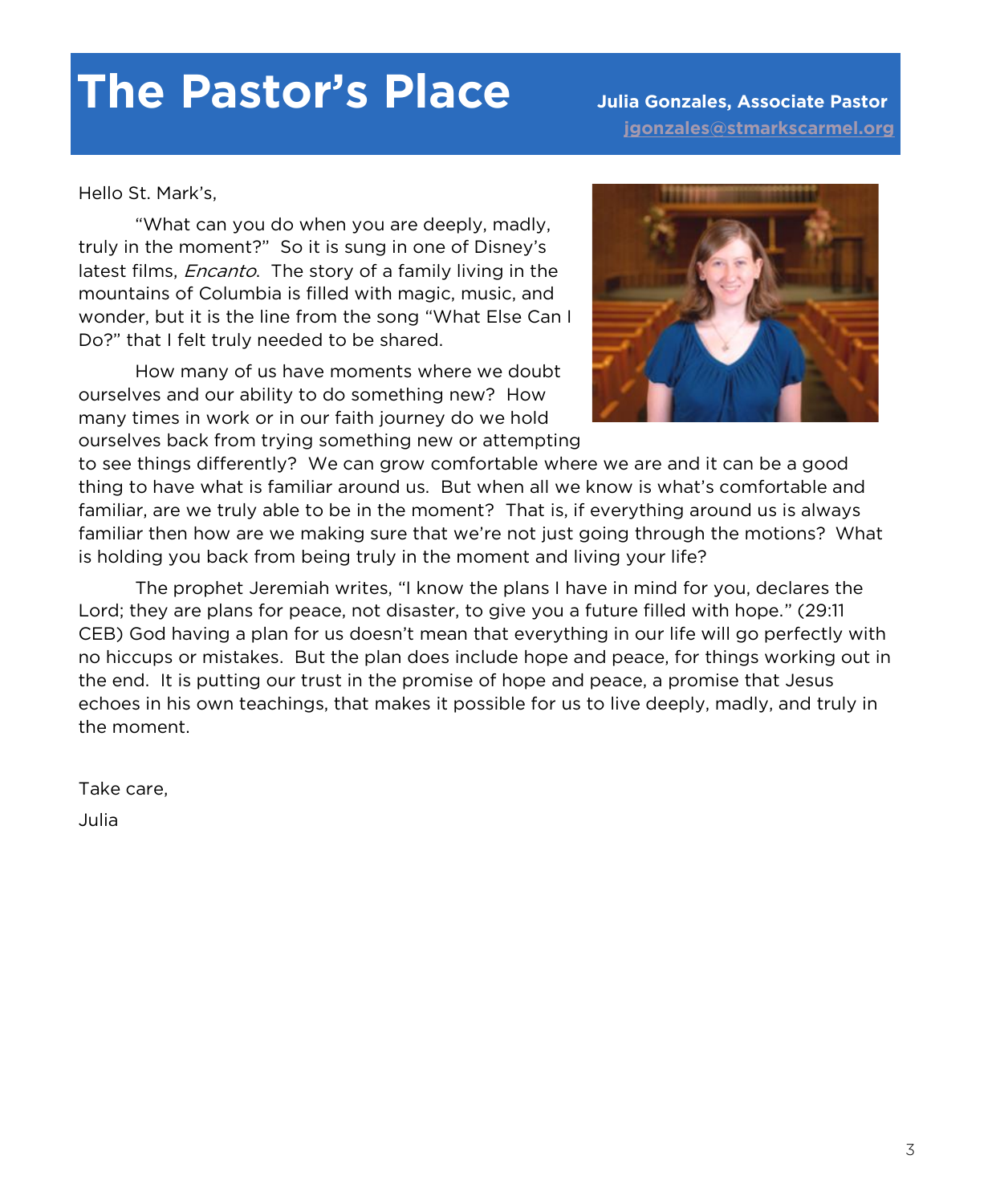## **Mission Focus**

Stephanie Cohen, Missions Coordinator [scohen@stmarkscarmel.org](mailto:scohen@stmarkscarmel.org)



## **Did you Know?**

- Midwest Mission Distribution Center, a ministry of the United Methodist Church, distributes kits *around the world and around the corner* for health, education, and disaster relief supplies.
- Since opening for ministry in 2000, Midwest Mission has been showing God's Love in practical ways. They transform the resources of God's people into humanitarian relief, powered by your prayers and contributions, and connecting with local aid organizations.
- While many families are still struggling to cope with Covid-19 and many hurricanes, Midwest Mission has provided humanitarian relief to children and families in Guatemala, Honduras and America! Shipments over the past year have sent relief supplies such as Rice meals, birthing and student kits, personal hygiene essentials, furniture, water tanks and more.
- St. Mark's will partner again with Midwest Mission Distribution Center for a Rice Meal Food Pack. All meals go to non-profits internationally. In connecting with "Food for the Poor" response is given where the need is greatest. Last year St. Mark's provided and packed 7,200 meals for people in Haiti!

## **How Can I Help?**

- Financial donations to MMDC may be given online at [stmarkscarmel.org/give](https://secure.etransfer.com/EFT/custom/smumc/BlockCode/donation1.cfm?d2org=SMUMC&d2tool=donate) or in the Mission Envelopes on Sunday.
- Sign up for the All Church Rice Meal Food Pack on Sunday, March 13 at 2:00 PM. (COVID protocol will provide a safe and family-friendly opportunity for anyone age 5 and older.) Contact Stephanie Cohen, [scohen@stmarkscarmel.org](mailto:scohen@stmarkscarmel.org?subject=Midwest%20Food%20Distribution) for more information.

For more information on Midwest Mission Distribution Center visit [midwestmission.org.](https://www.midwestmission.org/)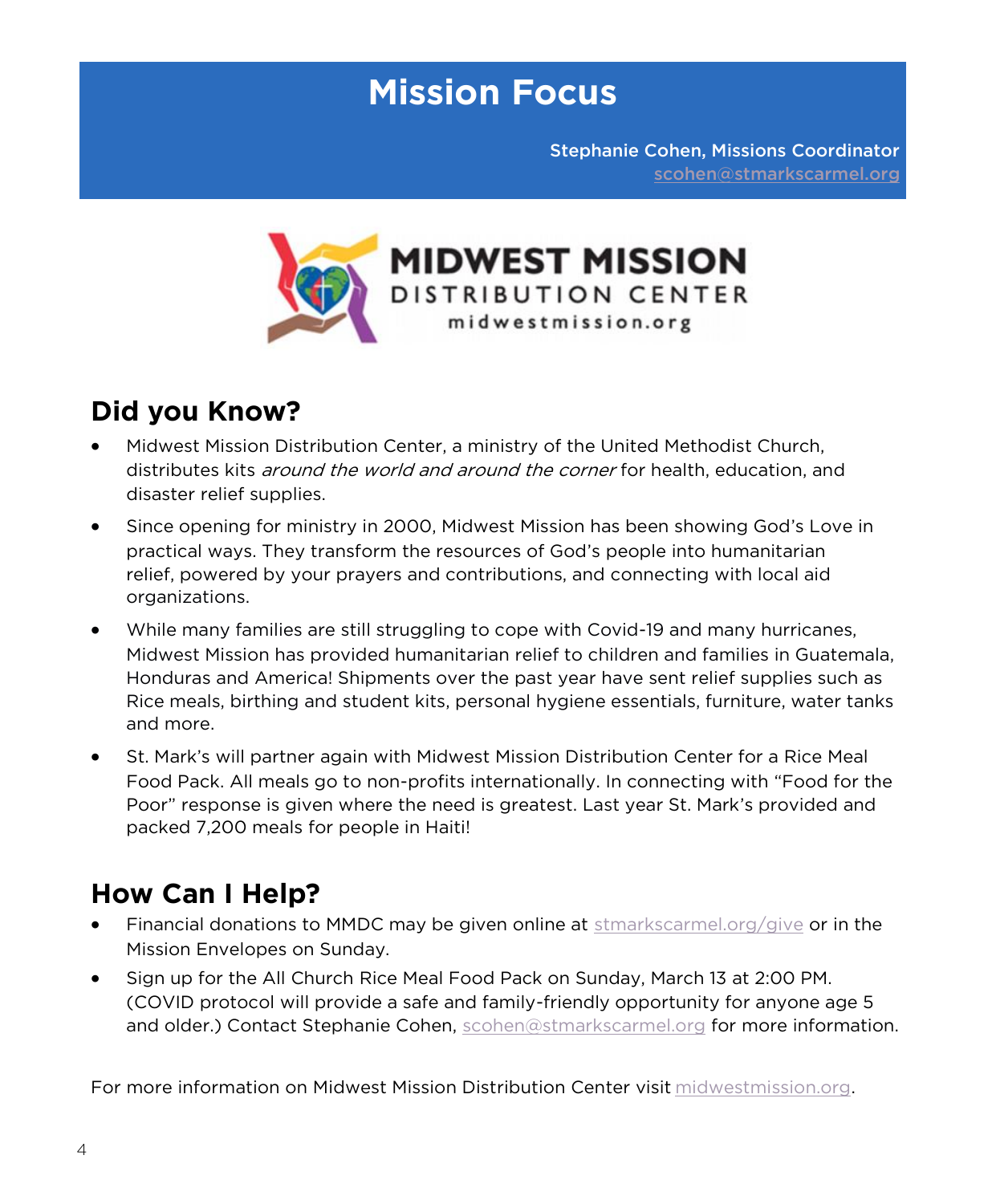# **Donation & Service Opportunities**

## **February Cooking Supply Drive**

Second Helpings has been accepting donated overstocked food to prepare



nutritious meals for thousands of hungry children and adults every day, since 1998. They distribute meals free of charge through local social service agencies in Greater Indianapolis. Meals go to shelters, senior centers, after-school programs, and, in response to the COVID-19 pandemic, also delivered to the homes of those who cannot access food any other way. Second Helpings also trains unemployed and underemployed adults for meaningful careers in the culinary industry.

During the month of February St. Mark's is having a *cooking supply* drive to help Second Helpings create nutritious meals for neighbors who may otherwise not get a full meal that day. Please help us by donating their current HIGH PRIORITY food items:

Pan Spray Black Pepper Soy Sauce Mayonnaise

Cooking Oil

Large or bulk size preferred but all quantities accepted.

Donations can be left in the donation bins inside door #2, Monday-Friday, 9-4.

For questions contact Stephanie Cohen, [scohen@stmarkscarmel.org.](mailto:scohen@stmarkscarmel.org?subject=Second%20Helpings)

### **Fletcher Place Breakfast Thursday, February 24**

"Worrying about where your next meal will come from, is one of the biggest concerns for our homeless friends. When COVID first hit, we had people begging us to stay open. They were terrified they would starve". Staff at Fletcher Place.

St. Mark's provides breakfast for Fletcher Place Community Center, on the 4th Thursday of each month. All food and supplies are provided by St. Mark's. Volunteers will meet at St. Mark's, load up supplies, then drive to Fletcher Place. Cooking is done in Fletcher Place's kitchen, packed in carry-out containers, and then distributed by staff at Fletcher Place. Thank you for helping keep hungry Indianapolis fed! Sign up today at [stmarkscarmel.org/](https://stmarkscarmel.org/signups/) [signups.](https://stmarkscarmel.org/signups/)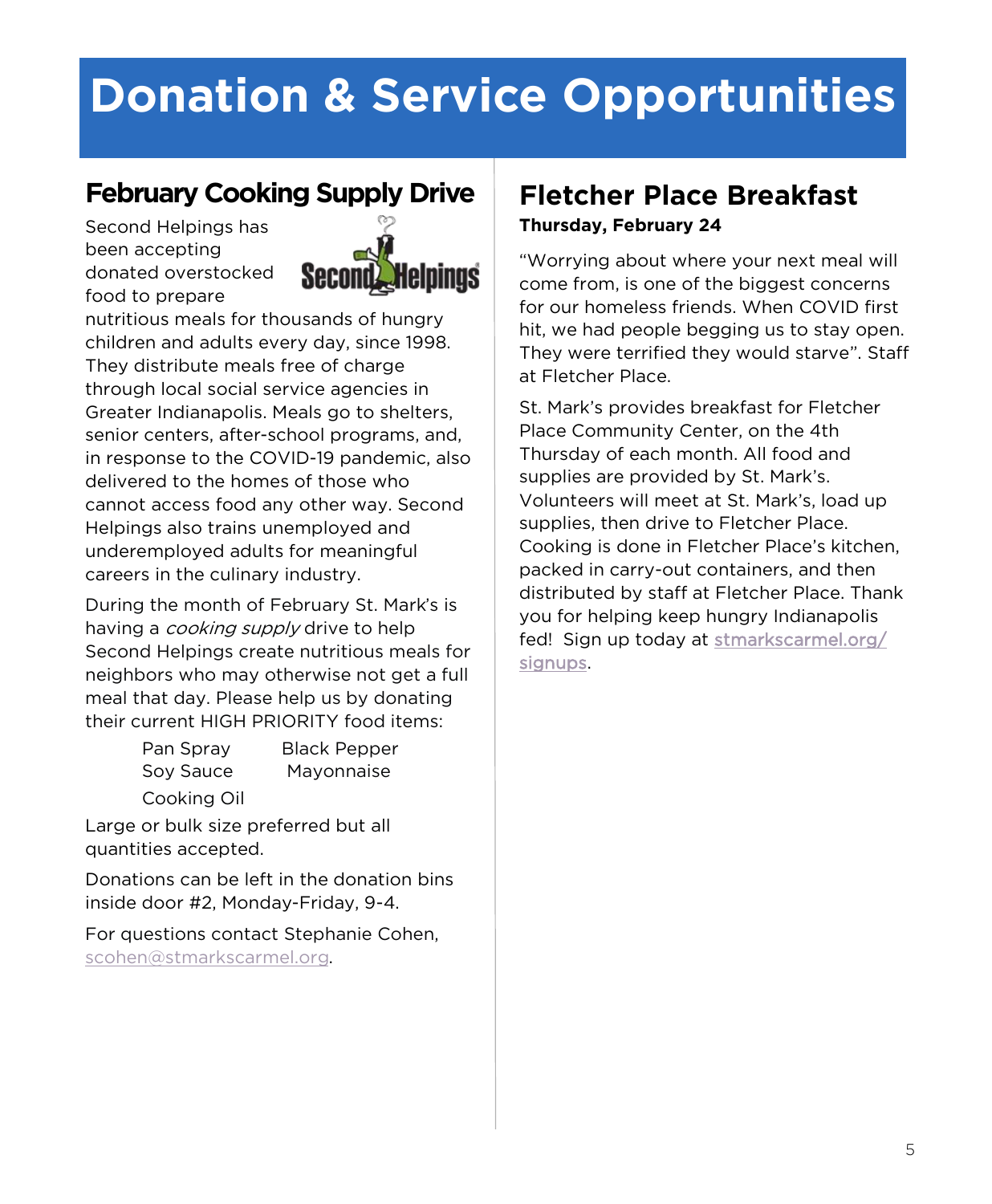## **Brightwood Community Center**

"I was hungry, and you gave me something to eat." Brightwood Community Center, 2140 N. Arsenal Ave,



Indianapolis, is providing food for families at various locations near BCC every second Tuesday & Wednesday of each month. Your hands can help!

- Tuesday from 12:00 PM 2:30 PM to sort and box food.
- Wednesday from 2:00 PM 5:00 PM to box perishables and load recipient's cars in food distribution.

Please contact Diane Newton for exact location, more information, and to sign up at 317-288-4523 or [joediane244@att.net.](mailto:joediane244@att.net)

## **Panera Bread Pickup**

Every week volunteers from St. Mark's pick up end-of-day Panera Bread food through the Panera Dough-nation Program. Bagels, pastries and breads that are left over by closing time are taken to nearby food pantries or non-profit locations who serve those in need. This rescued food reduces waste while providing nourishment for our hungry neighbors!

Can you help be a sub for occasional weeks needed? Pick-up is on Wednesday evenings, most deliveries the next morning. Contact Stephanie Cohen, [scohen@stmarkscarmel.org](mailto:scohen@stmarkscarmel.org) if you can help.

Special thanks to Rod Spence, Greg & Cindy Binder, Jay & Judy Bonnet and Carl & Laurie Kaiser for picking up the donations.

### **St. Mark's Blood Drive Sunday, 2/6 | 8:00 AM-1:00 PM**

EMERGENCY NEED for blood donations: The ongoing COVID-19 crisis, a series of tragedies in the Midwest and decreased holiday



donations have resulted in a dangerously low blood supply – the lowest in a decade – and a potential crisis for our communities. Donations are needed immediately, or patients' lives could be at risk. Please consider being a blood donor at your local Versiti location or at St. Mark's on February 6! Contact Mindy Davis at [Melinda.kay.moores.davis@gmail.com](mailto:Melinda.kay.moores.davis@gmail.com) for more info. Sign up online at [stmarkscarmel.org/signups.](https://stmarkscarmel.org/signups/)

## **IHN Hosting Suspended**

Family Promise has had to make the



difficult decision to once again suspend IHN hosting, for all congregations, until further notice, due to increased Covid cases and related challenges. Thank you so much for those who had signed up to help! Stay tuned for more info coming soon on other ways that St. Mark's will support this mission, such as through their Apartment Shelter Program. We hope to be hosting families here at St. Mark's in July!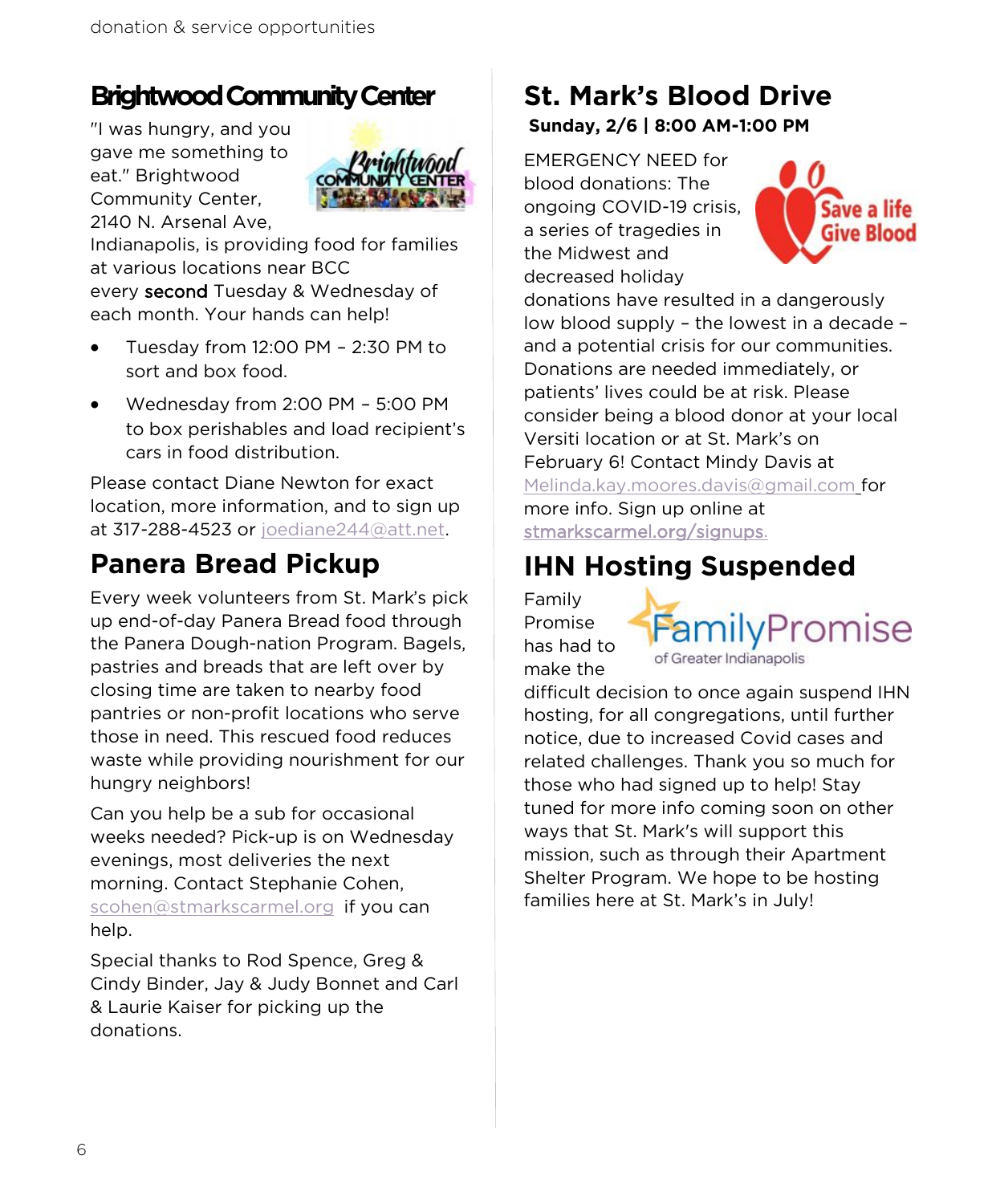## **All Church Food Pack Sunday, March 13 | 2:00 PM**

St. Mark's will partner again with Midwest

Mission **Distribution** Center for a Rice Meal

Food Pack. Mark your calendar for Sunday,



March 13, 2:00 PM– 4:00 PM in Wesley Hall. Safety guidelines will be followed as we share a fun and familyfriendly opportunity for anyone age 5 and older. Signup is required. Space is limited. Signup today at [stmarkscarmel.org/](https://stmarkscarmel.org/signups/) [signups.](https://stmarkscarmel.org/signups/)

## **SAVE THE DATE Club 56 Mission Camp**

**Monday, June 13—Thursday June 16**

Incoming and outgoing 5<sup>th</sup> & 6<sup>th</sup> graders are invited to participate in St. Marks' annual Mission Camp. Youth will learn



about the importance of mission outreach while safely serving others and having fun fellowship! Registration coming soon. Contact Stephanie Cohen with questions at [scohen@stmarkscarmel.org](mailto:scohen@stmarkscarmel.org)

## **Because You Give, St. Mark's Gives!**

Thank you for your generous support of the missions of St. Mark's. Since the December/January newsletter we have given to:

- Bishop's Christmas Offering: \$2000
- IN UM Children's Home: \$500
- UMCOR Tornado & Hurricane Relief: \$6655
- HVAF (Hoosier Veterans Fund): \$500
- Carmel UMC Food Pantry: 33 bags of food, \$1116
- E. 10<sup>th</sup> UM Children & Youth Center: 103 Christmas gifts from Angel Tree, and 100 books
- Fletcher Place Community Center: 125 meals served, 35 bags of food & households, 16 oatmeal, for Christmas Program: 125 canned goods, 52 toys, 75 outfits, 100 books
- Good Samaritan Network: 18 bags of food
- Open Doors Food Pantry: 37 bags of food, 20 bags of household items, \$1116
- Outreach Indiana: 12 bags of food, 7 recycled smart phones
- Red Bird Mission: \$8385
- Sheperd Community Center: 100 books for Christmas thrift store
- The O'Connor House: 20 books
- Third Phase Food Pantry: 32 bags of food, \$1116
- Travel Size Toiletries for Homeless Shelters: 16 bags
- Wheeler Mission: 13 bags of food, 2 bags of household items, \$1000

7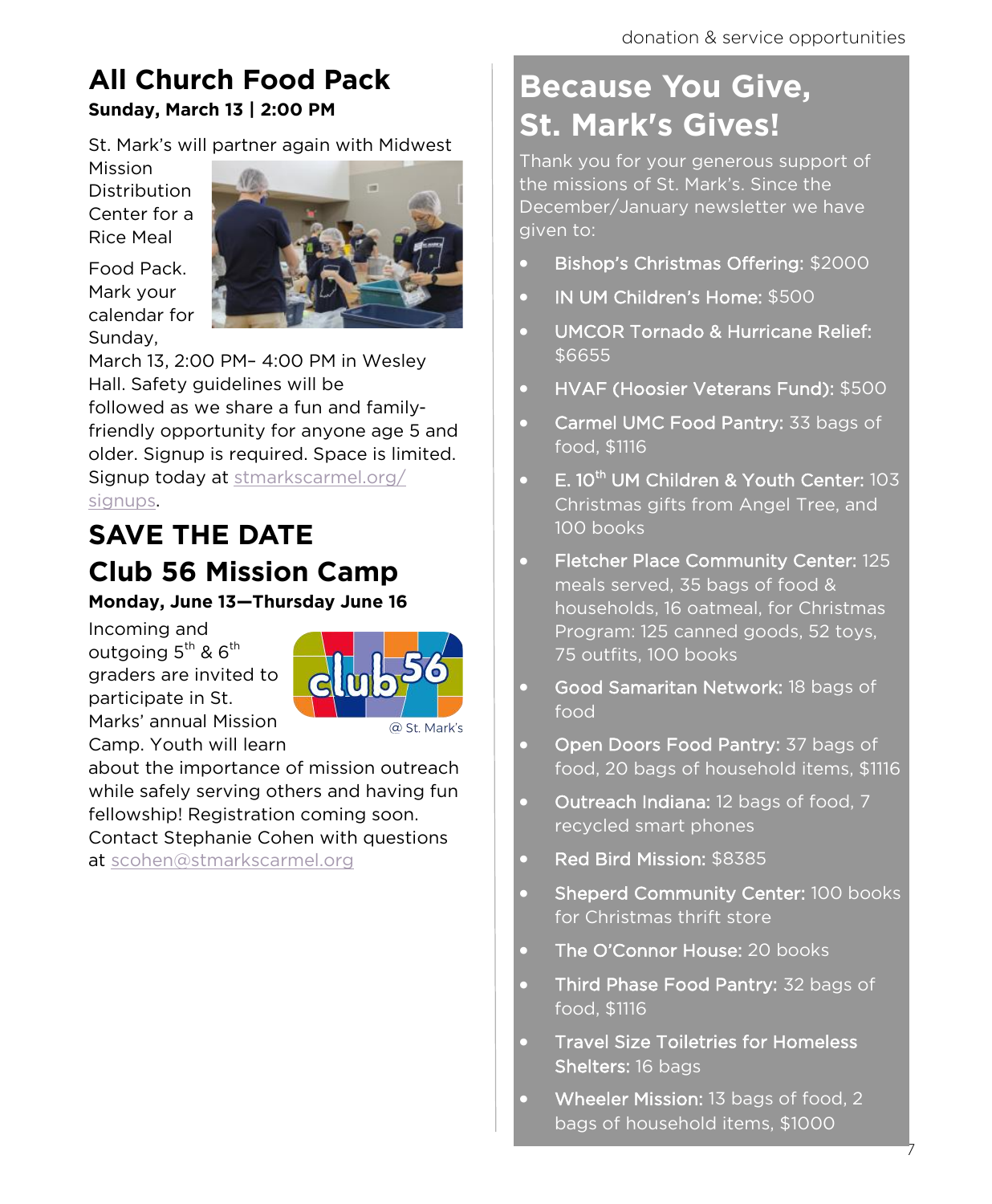## **2021 St. Mark's UMC Missions Giving**

| <b>MISSION</b>                            | YEAR TO DATE GIVING |
|-------------------------------------------|---------------------|
| <b>Brightwood Community Center</b>        | \$5,040.79          |
| Bishop's Christmas Offering for Children  | \$2,000.00          |
| Carmel UMC Food Pantry                    | \$2,783.00          |
| East Tenth UM Children & Youth Center     | \$5,083.00          |
| IN United Methodist Children's Home       | \$1,000.00          |
| Family Promise of Greater Indianapolis    | \$11,392.00         |
| <b>Fletcher Place Community Center</b>    | \$7,005.00          |
| Good Samaritan Network                    | \$5,568.00          |
| Habitat for Humanity Greater Indianapolis | \$4,337.00          |
| Hamilton County Kids Coats                | \$1,000.00          |
| Meals to various ministries               | \$1,192.00          |
| Mission Guatemala                         | \$4,455.00          |
| Mustard Seed of Central Indiana           | \$1,500.00          |
| O'Connor House                            | \$115.00            |
| <b>Operation Classroom</b>                | \$5,817.00          |
| Midwest Mission Distribution Center       | \$4,266.07          |
| <b>Red Bird Mission</b>                   | \$8,485.00          |
| SAWs (Servants at Work, Inc.)             | \$3,000.00          |
| Society of St. Andrew                     | \$6,666.75          |
| <b>UM Special Sundays</b>                 | \$1,120.00          |
| <b>UMCOR Covid 19 Relief Fund</b>         | \$2,265.00          |
| UMCOR Tornado & Hurricane relief          | \$6,655.00          |
| <b>UMCOR General Fund</b>                 | \$5,552.00          |
| Second Helpings                           | \$1,000.00          |
| Salvation Army Red Kettle Campaign        | \$2,419.01          |
| Open Doors Food & Clothing Pantry         | \$2,783.00          |
| <b>Third Phase Christian Center</b>       | \$2,783.00          |
| Outreach Indiana                          | \$1,000.00          |
| <b>Wheeler Mission</b>                    | \$1,000.00          |
| Youth Mission Work Trips                  | \$11,500.00         |
| Exodus Refugee Immigraion                 | \$649.00            |
| Hoosier Veterans of IN                    | \$500.00            |
| <b>TOTAL</b>                              | \$119,932.00        |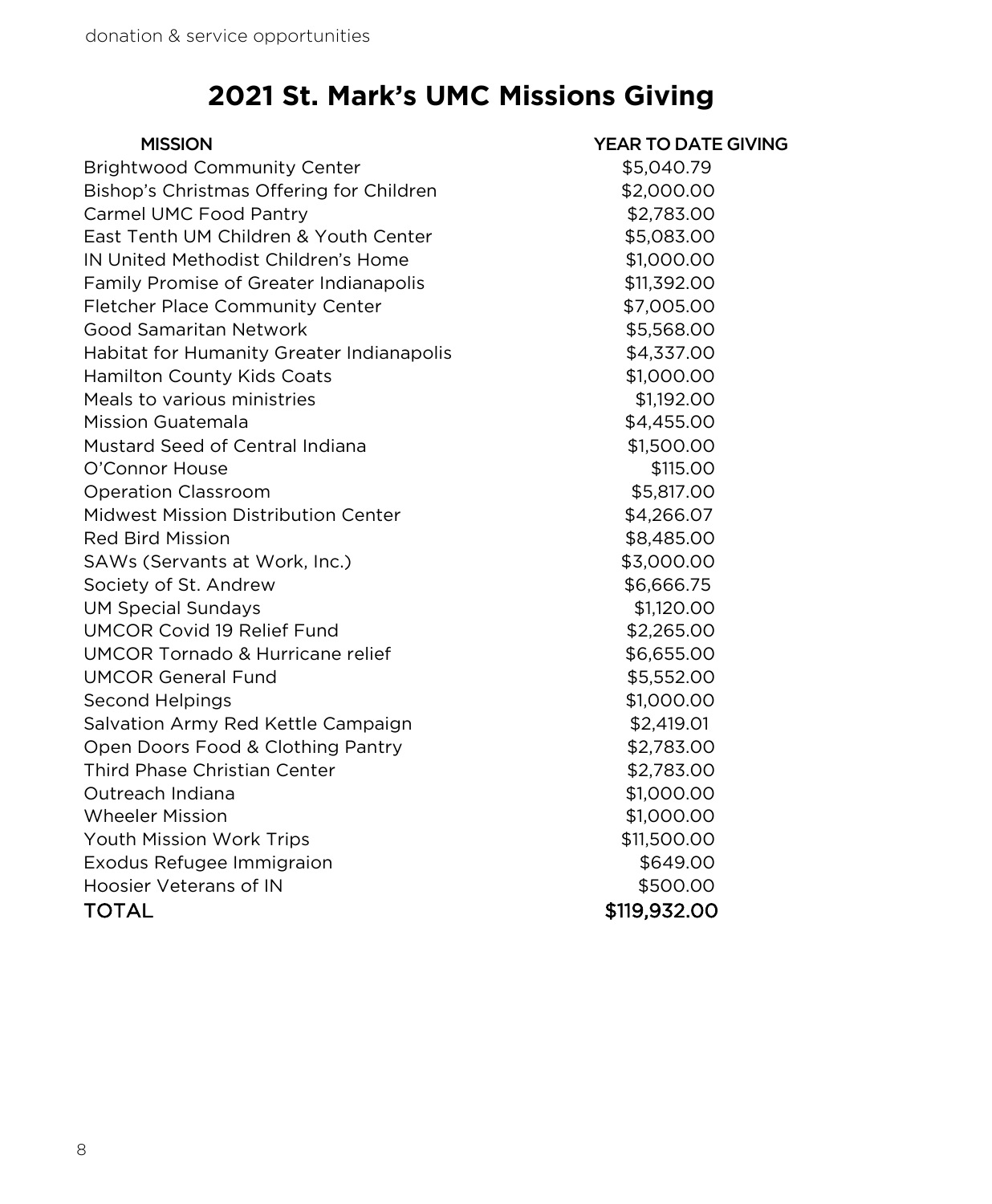

### **Sunday Morning Offerings** NURSERY & TODDLER CARE

Staffed by experienced, caring adults and teens, our nursery is here to help care for our littlest members.

### KIDZ LEARN & GROW | 9:40 AM & 11:00 AM

Children have a blast learning about God, beginning with Worship followed by lively & age-appropriate stations taught by members of the congregation. We'll enjoy Bible Stories, experiment, crafts, and games!

### CLUB 56 | 9:40 AM

For students entering fifth and sixth grade. Club 56 weaves together Bible instruction, some theology, service projects and relationship building. All 5th & 6th graders are welcome to come join the fun! Feel free to invite friends, grandchildren, and neighbors!

### KIDZ MUSIC & PRAISE | 11:00 AM

Make a Joyful Noise to the Lord with inperson and hybrid programming during this fun-filled hour each week. Children participate in this high energy class that incorporates music, drama, art & puppets. Contact Joyce Click, [jclick@stmarkscarmel.org](mailto:jclick@stmarkscarmel.org) for a Zoom invitation. Starting this month participants will begin preparing for the Lenten Musical, Raise a Hallelujah, to be performed on March 13<sup>th</sup> at 1:30pm. All are welcome to join the fun!

### ADDITIONAL OPPORTUNITIES

- Check out the Connect with Kidz website at [stmarkscarmel.org/](https://stmarkscarmel.org/kidzconnect/) [kidzconnect/](https://stmarkscarmel.org/kidzconnect/) to find weekly Kidz Church, Club 56 and Kidz Music & Praise resources.
- Join our [St Marks Kidz Facebook](https://www.facebook.com/groups/stmarkskidz) page to watch a weekly Bible Story, worship and get family activity ideas .

### **Mothers of Preschoolers (MOPS)**

**2/3 | 9:30 AM-11:15 AM** Baby & Toddler Eating Tips with Jeannie Marrungo

**2/17 | 9:30 AM-11:15 AM** 

Being a Mom Doesn't Mean You Stop Dreaming with Dani Carter Iddins



MOPS

MOPs group has a few openings for mothers and moppets. Learn more at

[stmarkscarmel.org/study.](https://stmarkscarmel.org/groups/) MOPs meets twice monthly on Thursday mornings for fellowship, learning and fun as well as monthly MOPS Moms' Night Out events, family play dates, and child-free monthly coffee/brunch dates. Come join the fun!

Contact Amy Bender at [mopsatst.marks@gmail.com](mailto:mopsatst.marks@gmail.com) to register for MOPs or Ramie Cooney at [kidzchurch@stmarkscarmel.org.](mailto:kidzchurch@stmarkscarmel.org)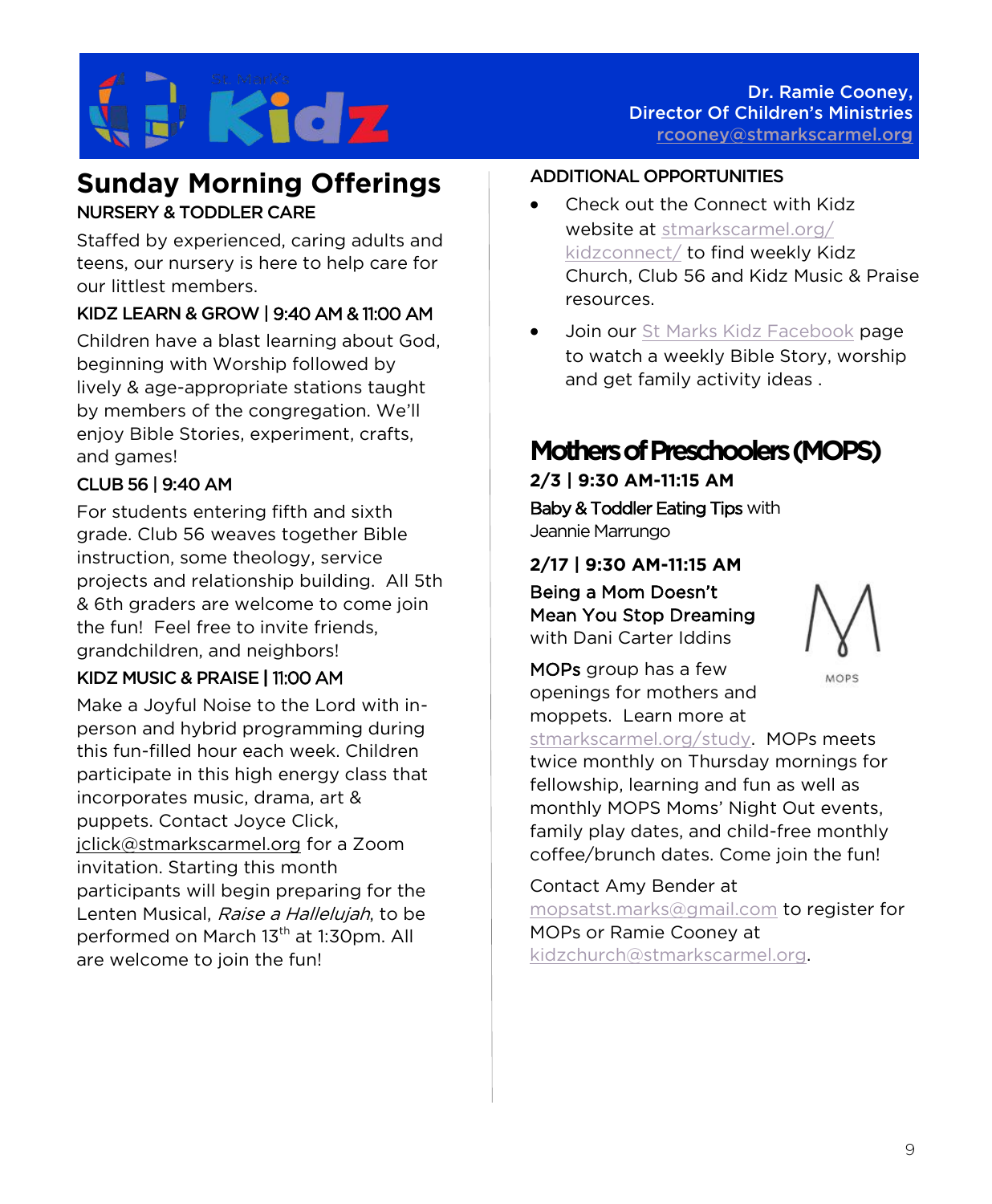## **Preschool Dine-Out Fundraiser**

### PANERA (1346 RANGELINE ROAD) THURSDAY, 2/17

Would you like a break from cooking during the week? Enjoy a dine-in or take-out meal at the Panera located in Carmel at 1346 S. Rangeline Road and benefit the St. Mark's preschool on February 17<sup>th</sup>. More details available at [stmarkscarmel.org/events/](https://stmarkscarmel.org/events/)

## **Infant Recognition Sunday, February 13**

St. Mark's is excited to celebrate infants born between March 2021 and January 2022. Families are invited to send a picture of their baby (even if they cannot attend) to [kidzchurch@stmarkscarmel.org](mailto:kidzchurch@stmarkscarmel.org) by 2/9. Babies and parents will be recognized at the start of the 9:40 and 11 service. If you would like to volunteer to deliver gifts to families who are not able to attend the celebration in person, please contact Ramie Cooney at [rcooney@stmarkscarmel.org.](mailto:rcooney@stmarkscarmel.org) As in previous years, we will also have a white rose to honor those families who lost a child

## **Childcare Job Opportunity**

St. Mark's is looking to hire several (paid) childcare staff. Childcare helpers needed during weekday mornings and occasionally during the early evening. All training provided. Please contact Ramie Cooney at [rcooney@stmarkscarmel.org](mailto:rcooney@stmarkscarmel.org) to apply or for more information.

## **Volunteer Recruitment**

Come join the fun and impact a child's life! Please prayerfully consider how you can be involved in this critical local mission—our own St. Mark's children. We need a few people called to assist during Kidz Church. Training and materials are always provided, and you will always have a partner. Contact Ramie or Jackie [kidzchurch@stmarkscarmel.org](mailto:kidzchurch@stmarkscarmel.org) to get involved. Even if you cannot volunteer in a classroom, please pray for the volunteers God is nudging to serve.

## **Club 56 Upcoming Events**

LASER TAG (617 34D AVE SW) 2/19 | 1:00—3:00 PM

Does your pre-teen like to have fun? Choosing to play laser tag is an easy decision—Club 56ers get to be active, have an adventure,



@ St. Mark's

and work together as a team. Bring a friend (or two) and meet up at Laser Flash located at 617 3rd Ave SW in Carmel (parents will need to bring tweens in to register and pay to play). Contact Don Broad, [dbroad@stmarkscarmel,org](mailto:dbroad@stmarkscarmel,org) with any questions or for more information .

in 2021.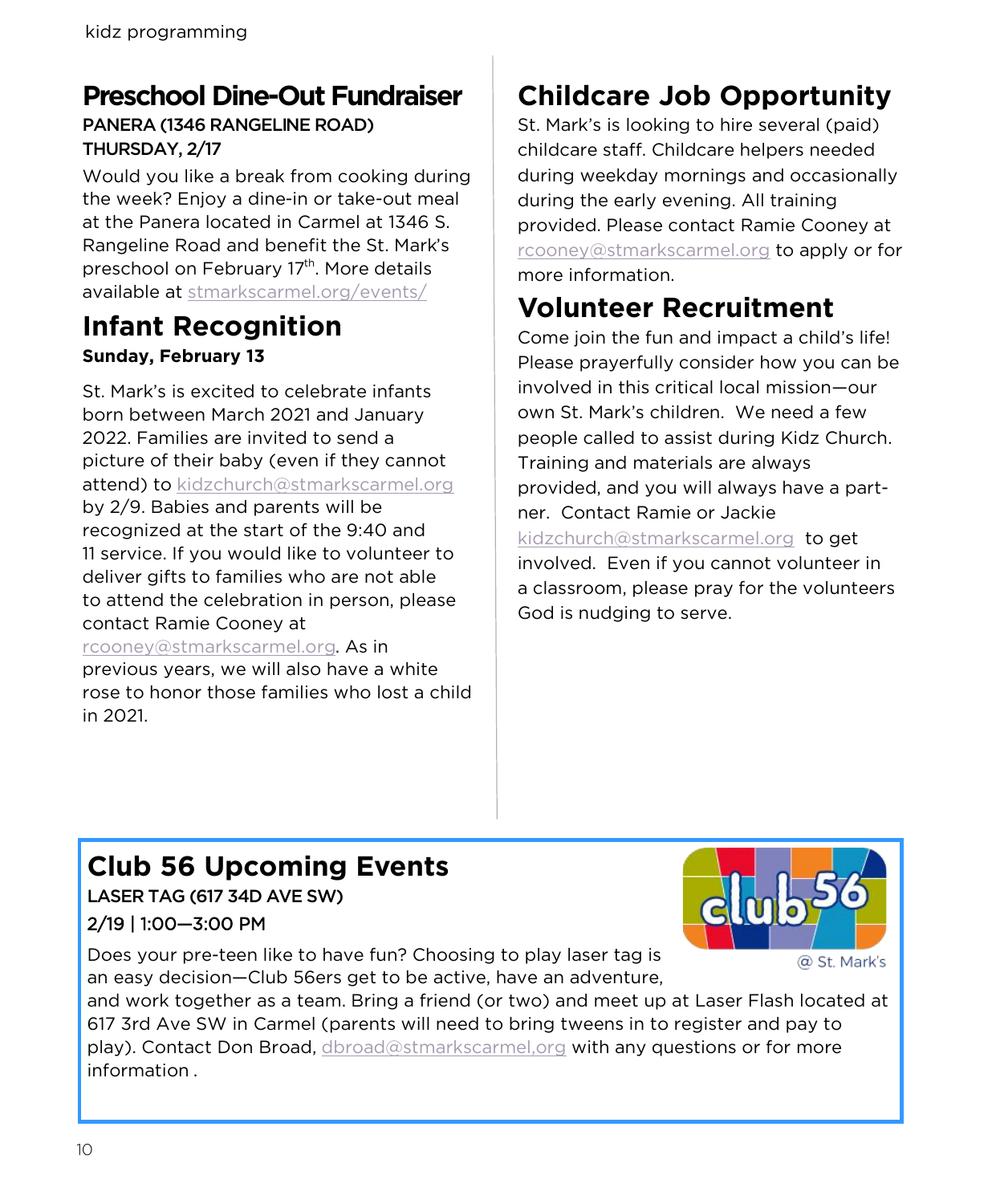

Don K. Broad, Director of Student Ministries [dbroad@stmarkscarmel.org](mailto:dbroad@stmarkscarmel.org)

## **Weekly Gatherings**

SUNDAY MORNING

### Club 56 (grades 5 – 6) | 9:40 AM

Students in 5th and 6th grade will meet in the lower-level den. As always, inviting friends is encouraged! [stmarkscarmel.org/](https://stmarkscarmel.org/club56/) [club56/](https://stmarkscarmel.org/club56/)

### Cornerstone AM– Middle School | 9:40 AM

Middle School students will meet in Room M. For more information contact Aaron Koenig, [aaron.koenig@wellpoint.com.](mailto:aaron.koenig@wellpoint.com)

### SUNDAY EVENING

### Cornerstone Fellowship (grades 7-12) | 5:00 PM

We gather weekly in Cornerstone Commons for a time of games, fellowship, worship, a quick message, and small groups. We hope to be able to serve dinner each week as well.

### THURSDAY EVENINGS DKB@Starbucks | 5:00 PM-7:00 PM

DKB will be at the Starbucks at 131<sup>st</sup> Street and Hazel Dell Parkway from 5:00 PM to 7:00 PM. Feel free to join him for conversation, coffee, or just to catch up. Parents are welcome as well.

## **Youth Sunday**

### **Sunday, February 27**

Signup online to participate in Youth Sunday [stmarkscarmel.org/signups](https://stmarkscarmel.org/signups) or contact Don Broad, [dbroad@stmarkscarmel.org](mailto:https://stmarkscarmel.org/signups)

## **Upcoming Events**

Saturday, February 5 Ski Trip—Perfect North (Offsite)

Sunday, February 6 9 Square

Sunday, February 13 Super Bowl Pizza Sale

Saturday, February 19 Club 56 Laser Tag (Offsite)

Sunday, February 20 Evening Out-K1 Karting (Offsite)

### Sunday, February 27

Youth Sunday

Sign up to participate, [stmarkscarmel.org/](https://www.signupgenius.com/go/10c094ba9a722a13-youth) [signups](https://www.signupgenius.com/go/10c094ba9a722a13-youth)

### Sunday, 6/19– Saturday, 6/25 | Port Huron, MI Work Camp

Sign up at [stmarkscarmel.org/workcamp.](https://stmarkscarmel.org/workcamp/)

### Sunday, 7/24– Friday, 7/29

Week of Hope Sign up at [stmarkscarmel.org/weekofhope](https://stmarkscarmel.org/weekofhope/)

### NEW MIDDLE SCHOOL SUNDAY SCHOOL Starting February 6 | 9:40 AM

Students in  $7<sup>th</sup>$  and  $8<sup>th</sup>$  grade will meet in Room M where we'll read and discuss God's word and interactively apply it to everyday life. We'll use the Bible, videos/ movies, and anything else we can think of to learn and have fun. Inviting friends is always encouraged. Contact Aaron Koenig, [aaron.koenig@wellpoint.com.](mailto:aaron.koenig@wellpoint.com)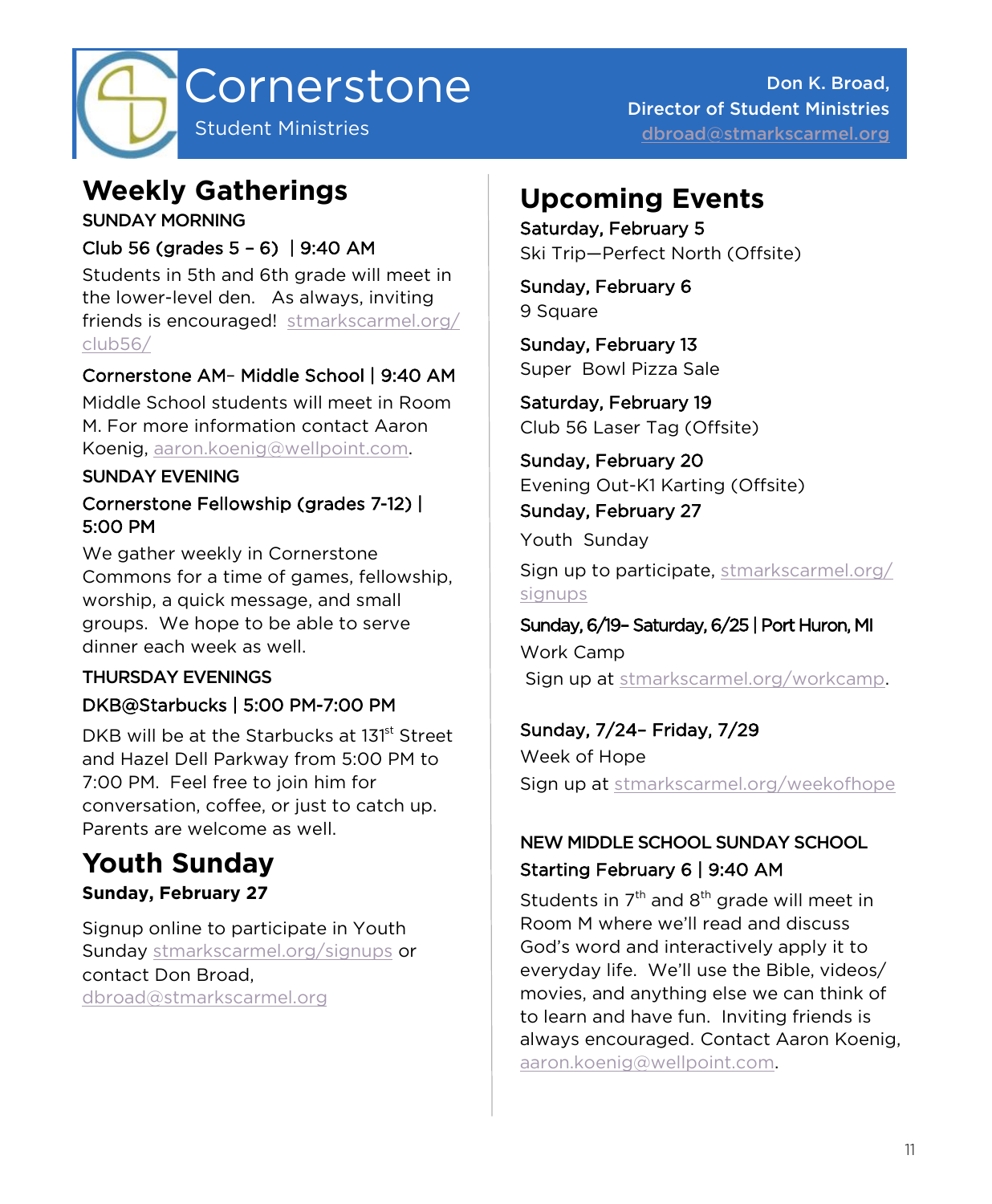# **Adult Discipleship**

Dr. Jennifer Cloud-Buckner, Adult Discipleship Coordinator [grow@stmarkscarmel.org](mailto:grow@stmarkscarmel.org)

## **Max Lucado's Jesus: The God Who Knows Your Name**

**Fridays 2/11-3/25 | 9:30-11:00AM**

### Led by Stephanie Cohen | Hybrid online and Room B/C | Study Guide is \$9 | Optional full book is \$11

Do you ever feel like Jesus couldn't possibly know what you are going through in your daily struggles? The good news is, he does. During his 33 years, Jesus felt human weakness, weariness, sadness, rejection, headache, tired



feet, temptation, and more. In becoming human, Jesus made it possible for us to see God. His tears, God's tears. His voice, God's voice. Want to know what matters to God? Find out what matters to Jesus through his words and life.

This book helps us connect in a personal relationship to God by exploring Jesus's life, death, resurrection, and specific details about his time alone, his time at a party, and his interactions with friends and enemies. Sign up online to join.

## **Candace Payne's Defiant Joy**

**Thursdays, 2/24-3/31 | 9:30-11:00 AM**

### Led by Judy Woempner | Hybrid online and Room B/C | Study Guide \$11

Joy is closer than you think, because God is better than you may believe! Using humor, wit, and wisdom, author Candace Payne (aka "Chewbacca Mom," from the viral video of her side-splitting laughter on a tough day) reveals biblical insights to



unshakable joy and freedom in every circumstance. Dispel the myths that joy is frivolous, immature, or reserved for a few select "happy" people, and open your heart to receive the God's freedom and joy. In this six-session video Bible study, be uplifted as you learn what it is to live a life expressed by joy through any circumstances. Sign up online or on the GROW Connection Tables.

## **How to Pay Online for Books**

If you would prefer to pay online for books, click on "Give" from the [stmarkscarmel.org](https://secure.etransfer.com/EFT/custom/smumc/BlockCode/donation1.cfm?d2org=SMUMC&d2tool=donate) website. Click "Give Online." Find the top question saying "How would you like to allocate your donation" and select Study Books from the dropdown menu.

### **Sign up and see more info at [stmarkscarmel.org/studygroups](https://stmarkscarmel.org/studygroups/) or on the GROW Connection Tables in the Gathering Area.**  Questions? Email Jennifer Cloud-Buckner [\(grow@stmarkscarmel.org\)](mailto:grow@stmarkscarmel.org).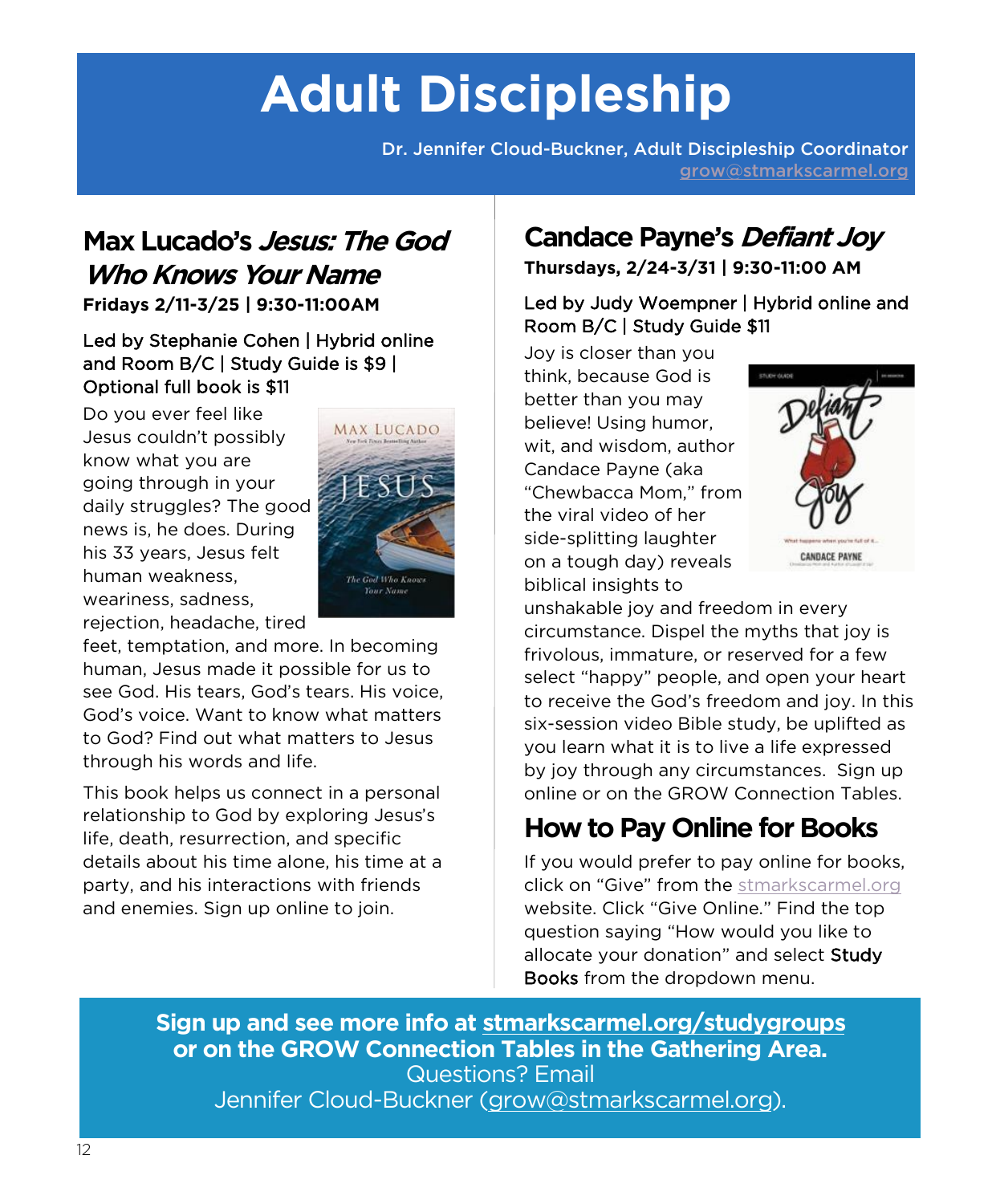## **New: Encouragement Group for Widows**

### Beginning February 17 6:00-7:00PM | Room B/C

As a branch off from last year's Grief Group, we are launching a new encouragement group for those who have been widowed. Whether widowed recently or a long time ago, this group is a chance to find a listening ear through shared experiences- remembering anniversaries, unexpected griefs and joys, and all the new practicalities one experiences in widowhood. This group will begin every other Thursday evening for 4 meetings (February 17 and March 3, 17, 31), and then the group will decide the future schedule of gatherings.

Contact Meridith Anderson or email Jennifer Cloud-Buckner at [grow@stmarkscarmel.org](mailto:grow@stmarkscarmel.org) with questions.

## **Social Justice Book Discussion: I'm Still Here**

### SUNDAY, FEBRUARY 27 | 6:30-8:00PM Hybrid online and Room J/K | Books \$9

Join the Social Justice team in discussing Austin Channing Brown's memoir I'm Still Here: Black Dignity in a World Made for Whiteness. Learn more on page 24 or at [stmarkscar](https://stmarkscarmel.org/studygroups/)[mel.org/studygroups.](https://stmarkscarmel.org/studygroups/) 



## **Lenten Study: A.J. Levine's Witness at the Cross Wednesdays, 3/2-4/6**

EARLY AM MEN'S STUDY, 6:30 AM-7:15 AM PASTOR'S BIBLE STUDY, 9:00 AM-10:00 AM Led by Pastor Brian White | Hybrid online + Room B/C | Books \$13

Experience Holy Friday from the perspective of those who watched Jesus die: Jews and Romans, friends and strangers, the powerful and the powerless, the hopeful and the despairing. We are transformed as we find that



each Gospel has its own story to tell and discover how the witnesses at the Crucifixion paint a distinct picture of the death of Jesus.

In Witness at the Cross, Amy-Jill Levine shows how the people at the cross each have distinct roles to play and helps us to read, think, and experience the story in a new way.

## **Fertility Struggles Encouragement Group**

### February 17 | 6:00-7:00PM | Lemon's Bakery & Café (at Needler's Market)

New location! This monthly encouragement group is offering support to women who have had struggles with fertility and miscarriages. If you are interested in joining this group, email Pastor Julia

at [jgonzales@stmarkscarmel.org.](mailto:jgonzales@stmarkscarmel.org?subject=Fertility%20Struggles%20Encouragement%20Group)

**Sign up for studies and see full descriptions of Sunday Morning Groups at [stmarkscarmel.org/studygroups](https://stmarkscarmel.org/studygroups/) .** Questions? Email Jennifer Cloud-Buckner [\(grow@stmarkscarmel.org\).](mailto:grow@stmarkscarmel.org)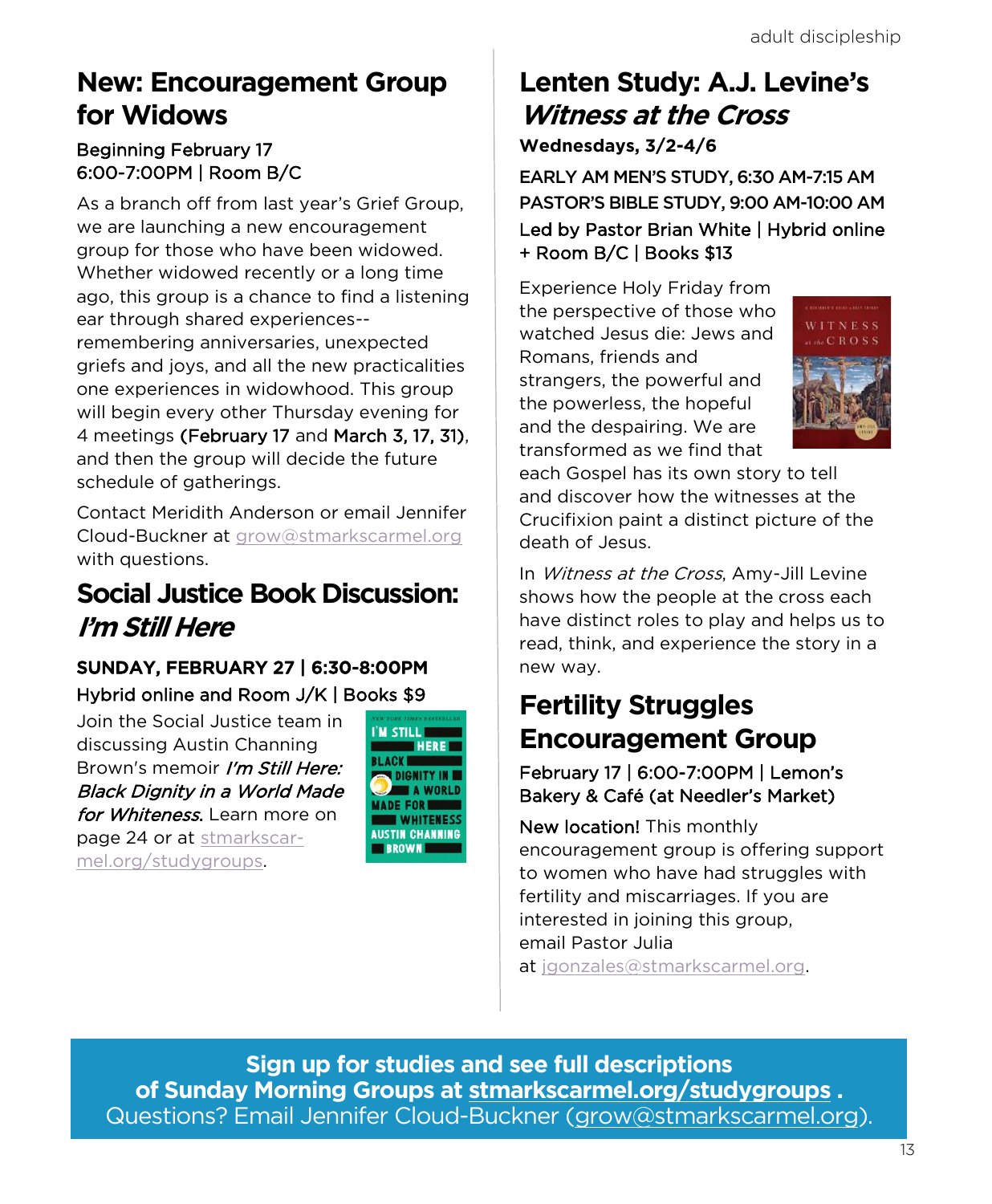# **Open Groups**

## **UMW**

**Tuesday, February 8 | 9:00 AM & 7:00 PM** St. Mark's United

Methodist Women are excited about beginning 2022. Our January 11th Gathering started



us into this New Year with activities that have been rescheduled from the past year. The Dessert Extravaganza, in the Narthex on February 13th, will provide an array of delicious sweet treats for purchase and enjoyment. Join us February 8th, in Cornerstone Commons, 9:00 AM or 7:00 PM for our monthly gathering. Fellowship, Inspiration, Refreshments, and Encouraging Interest Groups fill the programs. Hope to see you! information can be found [stmarkscarmel.org/umw](https://stmarkscarmel.org/umw/) on the St. Mark's website.

### INTEREST GROUP NEWS Cultural Insights

February: Kathy Lentz will share about her experiences in South America.

March: Ramie Cooney will share stories and inform us about living in Ghana.

April: Pat Parks will bring glimpses of the years they were able to live in London and her visits to neighboring European Regions.

### Caring and Sharing

Your donations have been greatly appreciated. We prepared and delivered 20 baskets so far. Please let us know who might be blessed by one of these baskets. We are accepting donations as well: packets of hot chocolate, hot cider, tea bags, blank note cards & envelopes, small

devotionals, soup packets, stickers, ribbons, glue sticks, small stuffed animals, baskets & plain gift bags, small books, tissue paper, cereal, fruit grain bars, small tubes of hand cream, individual cracker packages, Little Debbie treats, lip balm. Contact Sonja at [clod1725js@aol.com.](mailto:clod1725js@aol.com) 

### Bookworms 2022 Books February Carnegie's Maid by Marie Benedict

### THE UMW READING PROGRAM **Monday, 3/14 | 7:00 PM**

All women of the church are invited to participate in the United Methodist Women National Reading Program "Your Window to the World"

Book Discussions take place 5 times a year in the church library.

The next Book discussion is Monday, March 14. The category is Leadership Development. For more information or to be added to the reading program email distribution list contact Kathy Lentz [KathyLentz@gmail.com](mailto:KathyLentz@gmail.com)

### BAKERS NEEDED

We will be selling delicious homemade goodies during and after all the church services on Sunday, February 13.

We will be asking our bakers and candy makers in the church to contribute if they can to this worthy event.

Items should be dropped off at the church on that Saturday, February 12 between 10 AM and Noon. If nuts are in the recipe, be sure to mark your item accordingly.

Look for sign ups at the UMW meetings or online.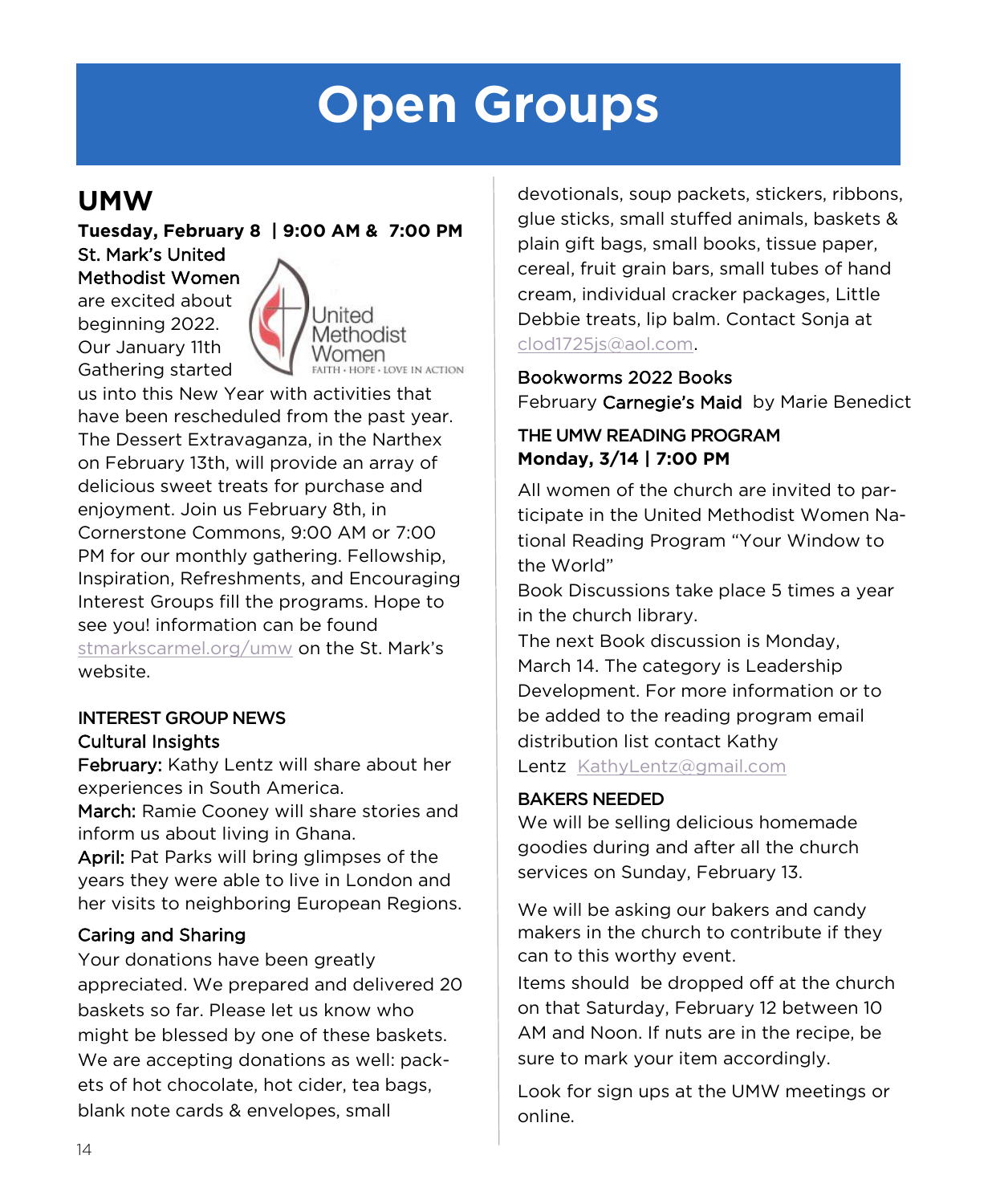## **UMM Breakfast Meetings Marksmen**



## **Saturday, 2/12 | 7:30 AM**

The United Methodist Men invite all men to our in person meeting. The United Methodist Men Breakfasts are held the 2nd Saturday of every month. Please plan to attend and invite other men to join us for this special gathering.

UMM provides a supportive fellowship of men who seek to know Jesus Christ, to grow spiritually, and to seek daily God's will. UMM has donated to many Missions. Some of the groups we donate to are: Family Promise, East 10th Methodist Youth Center, Fletcher Place, Habitat for Humanity, Wheeler Mission, Second Helpings and SAW.

For more information about UMM or to be added to the email list, contact Mike Bultemeier, email

[umm@stmarkscarmel.org](mailto:umm@stmarkscarmel.org) or call a UMM Board Member. You can see what's going on at [stmarkscarmel.org/umm.](https://www.stmarkscarmel.org/umm/) Join us!

### Panera Bread (Range Line) 2/3 & 2/17 | 6:30 AM

A community of career-and family-focused men seeking to develop relationships while we unplug from the daily stress that life can bring. We meet periodically. if you have any questions or would like to be put on our , email list, email [marksmen@stmarkscarmel.org.](mailto:marksmen@stmarkscarmel.org)

## **Open Gyms Basketball– Tuesdays Volleyball-Wednesdays Pickleball—Thursday**

Open Gyms most Tuesday, Wednesdays and Thursday.



### For more information:

Volleyball Ed Rowell, [jackieanded@mail.com](mailto:jackieanded@mail.com)

PickleballDoug Brown, [dthbrown@gmail.com](mailto:dthbrown@gmail.com) Basketball-Mark Moore, [mvm2920@aol.com](mailto:mvm2920@aol.com)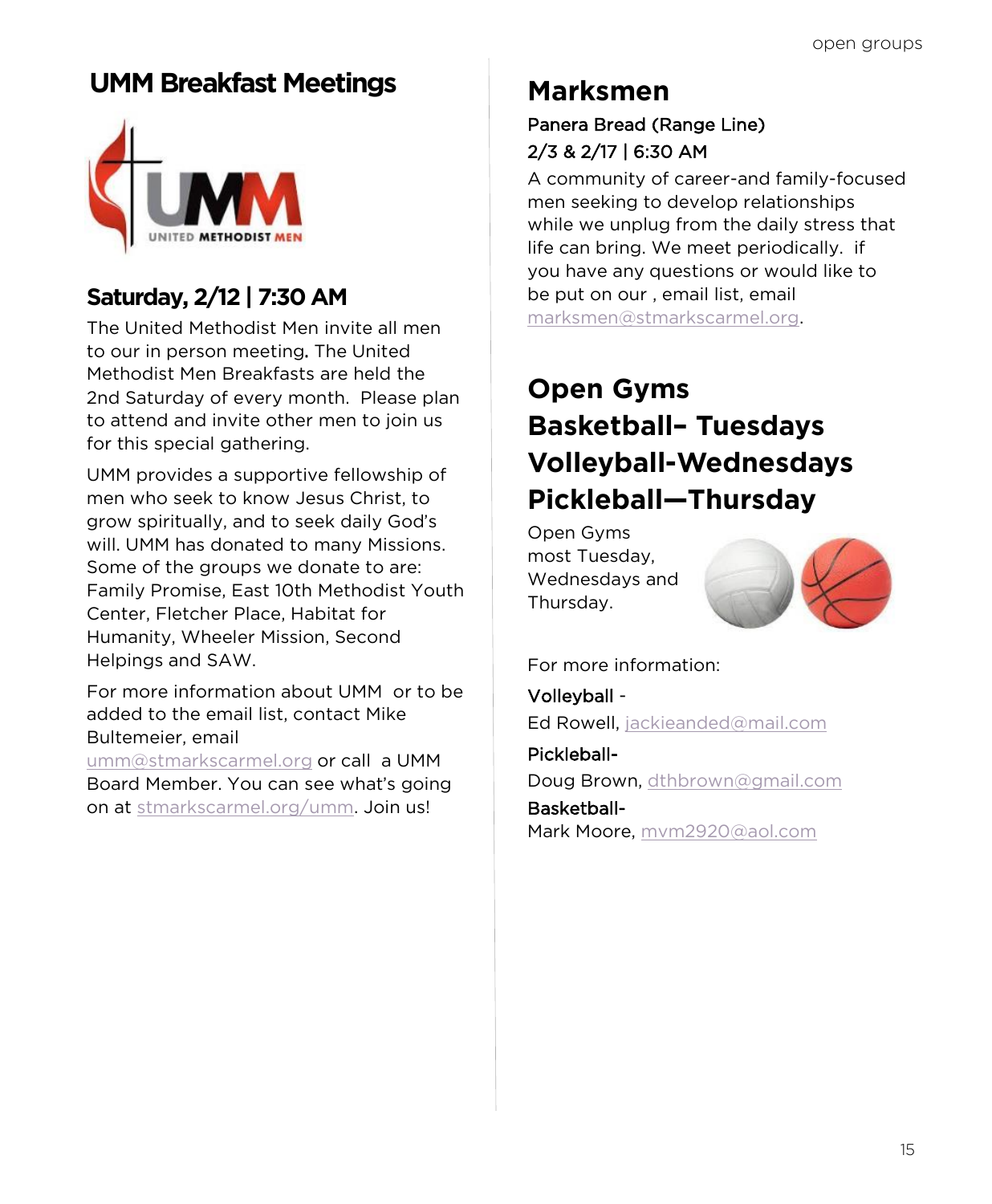## **Open Group Schedule**

# **Mondays**

### COFFEE 'N CAMERAS

This self-help camera group meets for conversation about photographic art & technique. Bring your camera & your questions. Contact Ken Shultz, [ken\\_shultz@sbcglobal.net](mailto:ken_shultz@sbcglobal.net?subject=Coffee%20and%20Cameras) for more information.

### **Tuesdays** BASKETBALL OPEN GYM | 7:00 PM

Join us every Tuesday for Open Gym Basketball for ages 16 and above. Contact Mark Moore, [mvm2920@aol.com](mailto:mvm2920@aol.com) for more information.

### PAGE TURNER BOOK CLUB Tuesday, 2/15 | 7:00 PM-8:00 PM

Join us the 3rd Tuesday of each month if you enjoy good books, discussions, and a shared evening with new/old friends. If have any questions, contact Marcia Flora, [mflora1950@yahoo.com](mailto:mflora1950@yahoo.com?subject=Page%20Turners%20Book%20Club) . The group will be picking books for 2022 at the February meeting (Zoom only).

### PRAYER SHAWL MINISTRY Friday, 4/8 | 11:00 AM | Chapel

Join us as we prayerfully knit and crochet prayer shawls that will be used to provide comfort and solace to people in need. Supplies are available. Men are welcome too! Contact Judy Bonnet, [bo](mailto:bonnetjm@icloud.com)[nnetjm@icloud.com](mailto:jbonnetjm@icloud.com) for more information .

## **Wednesdays**

## ROMEOS (RETIRED OLD MEN EATING OUT)

### Le Peep | 86th & Keystone | 11:00 AM

All men are invited to meet weekly at Le Peep's. Contact Don Mehl for more information at [djmehl2004@aol.com](mailto:djmehl2004@aol.com?subject=ROMEOS)

### VOLLEYBALL OPEN GYM | 6:30 PM

Join us every Wednesday for Open Gym Volleyball for ages 16 and above. Playing experience is recommended. Come ready to have fun! For more information contact Ed Rowell, [jackieandedrowell@gmail.com.](mailto:jackieandedrowell@gmail.com?subject=Volleyball%20Open%20Gym)

## **Thursdays**

### JULIETS Thursday, 2/17 | 11:30 AM Bruburger | 12901 N. Meridian

Juliets (Just Us Ladies Into Eating Out Together) Contact Barbara Johnson, (317) 863-2689, [timberblj@gmail.com](mailto:timberblj@gmail.com?subject=JULIETS) , or text 303-918-6308 by 2/13 so correct reservations can be made.

### PICKLEBALL **Thursdays | 7:00 PM**

Join us on Thursdays for Open Gym Pickleball. All welcome. Contact Doug Brown, [dthbrown@gmail.com](mailto:dthbrown@gmail.com) for more information.

### CRAFT & HOBBY GROUP Thursday, 2/24 | | 6:00 PM-9:00 PM

Join us for a time of fun and fellowship as we each enjoy our craft or hobby. We will follow all guidelines established by the church at the time of our gatherings.

RSVP to Kathy Bartel, 317-294-4908 or [krbartel@gmail.com.](mailto:krbartel@gmail.com?subject=Craft%20&%20Hobby%20Group)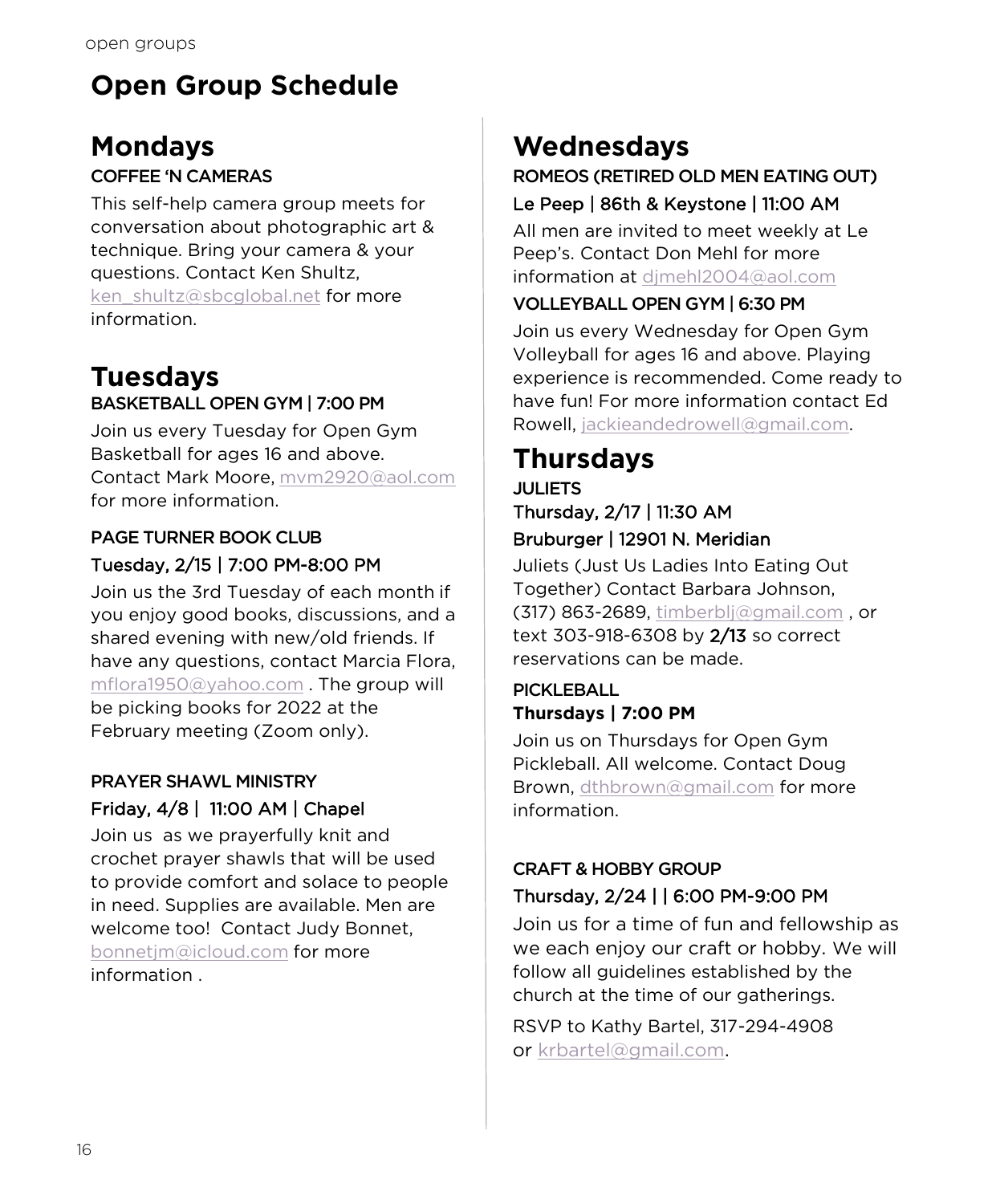# **Committee News**

## **Social Justice**

The Social Justice Committee will be placing an emphasis on racial justice during the first part of 2022 by providing the following opportunities for study and self-reflection.

The Social Justice team advocates, educates, and engages our congregation and community on issues of social justice using the UMC Social Principles. Join the team for a congregational discussion on Austin Channing Brown's memoir I'm Still Here: Black Dignity in a World Made for Whiteness. Register at [stmarkscarmel.org/](https://stmarkscarmel.org/studygroups/) [studygroups](https://stmarkscarmel.org/studygroups/) for either the on-site or Zoom portion of the meeting. Books are available in the church entrance and on the GROW Connection Tables. Questions? Email Jessica Stevens with questions at [jessicalynnestevens@gmail.com.](mailto:jessicalynnestevens@gmail.com)

An opportunity for self-reflection can be found by using the following Implicit Racial bias test at [implicit.harvard.edu/implicit/.](https://implicit.harvard.edu/implicit/) Select "Project Implicit Social Attitudes" and then select

"Or, continue as a guest by selecting from our available language/nation demonstration sites:"

## **Stewardship**

As we wrap up our Stewardship Campaign for 2022, the Committee would like to say thanks for all the support and pledges made. The missions of St Marks can



not be accomplished without the caring and dedication of its membership. Like many of our outreach programs and missions, church activities, personal gatherings and even church services we have all had to adapt and make changes the last couple of years. While the campaign numbers were down this year from last it is still positive, especially with our operating campaign. It is probably understandable that the building project campaign is down as we are coming off a very good year of improvements. Here are the numbers:

|                          | 2022      | 2021      |
|--------------------------|-----------|-----------|
| Operating \$             | \$831,367 | \$873.367 |
| <b>Building Project</b>  | \$79,882  | \$101.553 |
| <b>Operating Pledges</b> | 224       | 249       |
| <b>Building Pledges</b>  | 100       | 119       |

Again, thanks to all as we continue to serve. And thanks to those past and present who serve on the Stewardship Committee.

In Christ's name, Scott Baker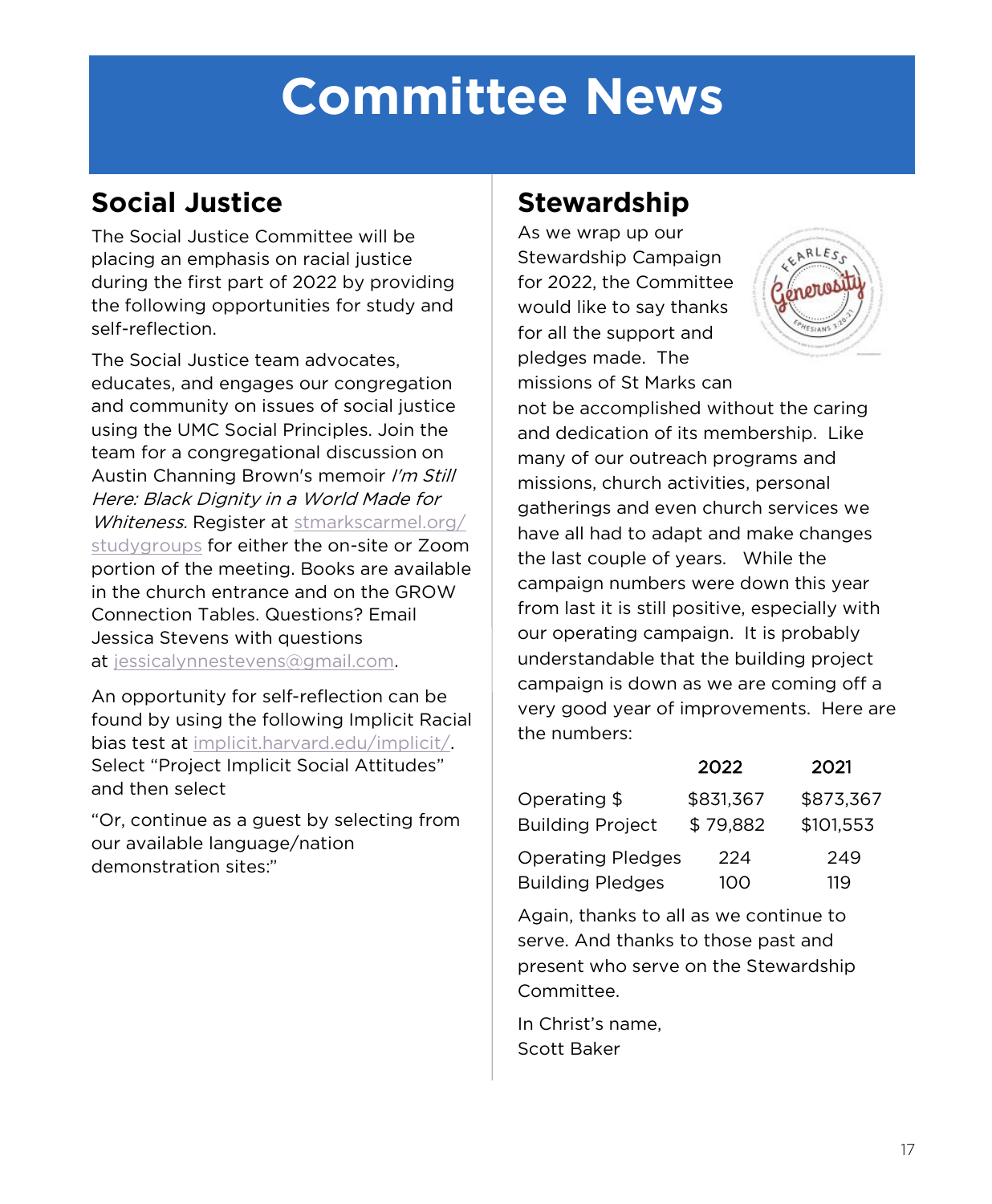## **SPRC (Staff Parish Relations)** STAFF SPOTLIGHT

St. Mark's is blessed with a wonderful staff! In each issue of the Jubilee we will feature those staff members who are observing the anniversary of their hire dates.

### **Happy 5th Anniversary to Ramie Cooney!**

On staff at St. Mark's since January, 2017, Ramie is our Children's Education Director, responsible for envisioning, planning, and advocating for infants and children through programs that and nurture and grow their personal relationships with Jesus. She and her husband, John, have two daughters: Caitrin, 20, and Coco, 16. Ramie says of her membership at St. Mark's: "I love how we embody our mission here at St. Mark's, and particularly enjoy our all-church intergenerational activities (like Holy Walk, MIA Day, and VBS)." As Children's Education Director, Ramie enjoys getting to know new people, "but I think my favorite part of the job is mentoring young people."

Outside of work, Ramie treasures family time and counts gardening, reading and cooking among her hobbies. Her favorite hymn is "without a doubt, Amazing Grace. My

parents sang it to me from as early as I can remember, it was at our wedding, and I hope it will be at my funeral." When asked about her favorite scripture, Ramie said, "I always will treasure the old, faithful United Methodist Fellowship benediction of my youth from Numbers 6:24-26 (New Living Translation): "May the Lord bless you and protect you. May the Lord smile on you and be gracious to you. May the Lord show you his favor and give you his peace."

### Happy 7th Anniversary Becky Mills!

Becky Mills is celebrating seven years as a St. Mark's staff member this month. Hired in February, 2015, Becky provides technical computer support throughout the building, as well as maintaining the church website and the digital signs in our hallways. A 12-year member of St. Mark's, she enjoys the Page Turners book club, UMW and its craft group, and completing sewing projects.

Becky and her husband, Charlie, have been married 20 years and have one son, Matthew, who is 12. Her favorite hymn is "Come, Thou Fount of Every Blessing"; her favorite scripture, Philippians 4:6: "Do not be anxious about anything, but in every situation, by prayer and petition, with thanksgiving, present your requests to God."

### NEW STAFF HIRES

Please welcome our new staff.

### Ryan Howe– AV Coordinator

### Dr. Casey Hayes– Organist/Accompanist

### Jonathan Cruz—Interim Contemporary Music Leader

Also, a big Thank You to Ros Gilson for filling in as organist/accompanist since this Fall.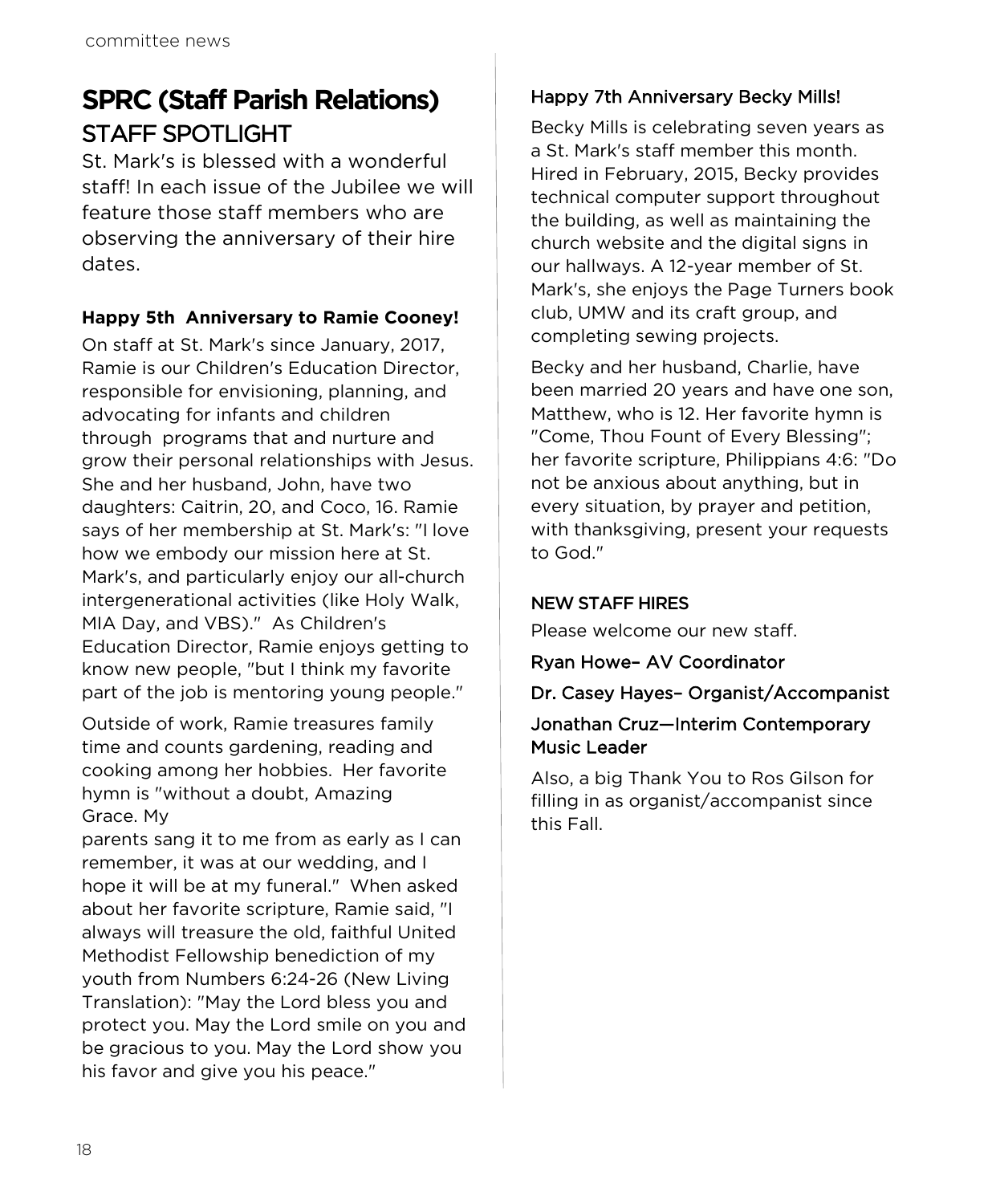# **Community News**

## **Directory Updates**

Mike & Heather Raymond 15759 Byrding Drive Westfield, IN 46074 Sue & Wayne Long 4995 Webster Drive Noblesville, IN 46062

## **Births**

Maya Jade Keyt was born on 1/9/22. Parents are Matthew Keyt and Madison Faria. Grandparents are Donna Schwartz and Jeff Keyt.

Rose Autumn Lee was born on 11/12. Parents are Michael & Kacie Lee; sister is Tris Lee; grandparents are Bob & Louret Diener and Gail Lee.

## **Sympathies**

To Deb Forbes at the death of her brother, Larry.

To the family of Lia Goens.

To Mandy Rosenkrans at the death of her step-brother, David.

To the Tingley family and Lemberg family at the death of their mother, grandmother, great-grandmother and great-great grandmother, June Ann Reeves.

To Thomas Hebenstreit at the death of his wife, Judith.

To Lori McKeown at the death of her mother Gail Hintz.

To Don Rix at the death of his sister, Tammy Rix.

To Sally Simon at the death of her husband Don Simon.

To Scott Howell at the death of his mother, Pauline Kolmer.

To Liz Rix at the death of her brother-in-law, William Carney.

## **To the Congregation**

To the St. Mark's Family,

Thank you so much for the beautiful azalea plant and kind words after the passing of my father. His loss I greatly felt by our family, but knowing we have a church family brings comfort.

Thank you again,

Lisa Stenger

To St Mark's,

Thank you for the beautiful azalea plant received at the time of my mom's death. Connie Tingley & Family

## **Circle of Care**

The Circle of Care list includes St. Mark's members and friends who are homebound or in a care facility. Your prayers for these brothers and sisters in Christ mean so much to them and to their families.

Myrneth Anderson Jean Anderson Don Ranck Doris Carlow Annette Dunlap **Dorothy Ensign** Phyllis Gidley Rosa Groot Georgia Herzog Hilda Meyers Betty Lachman Dorothy Mecca Ola Morrow Jane Roberts Melvin Myers **Marlene Myers** Jerry Weikel Brenda Weikel Jerry Delp Phyllis Delp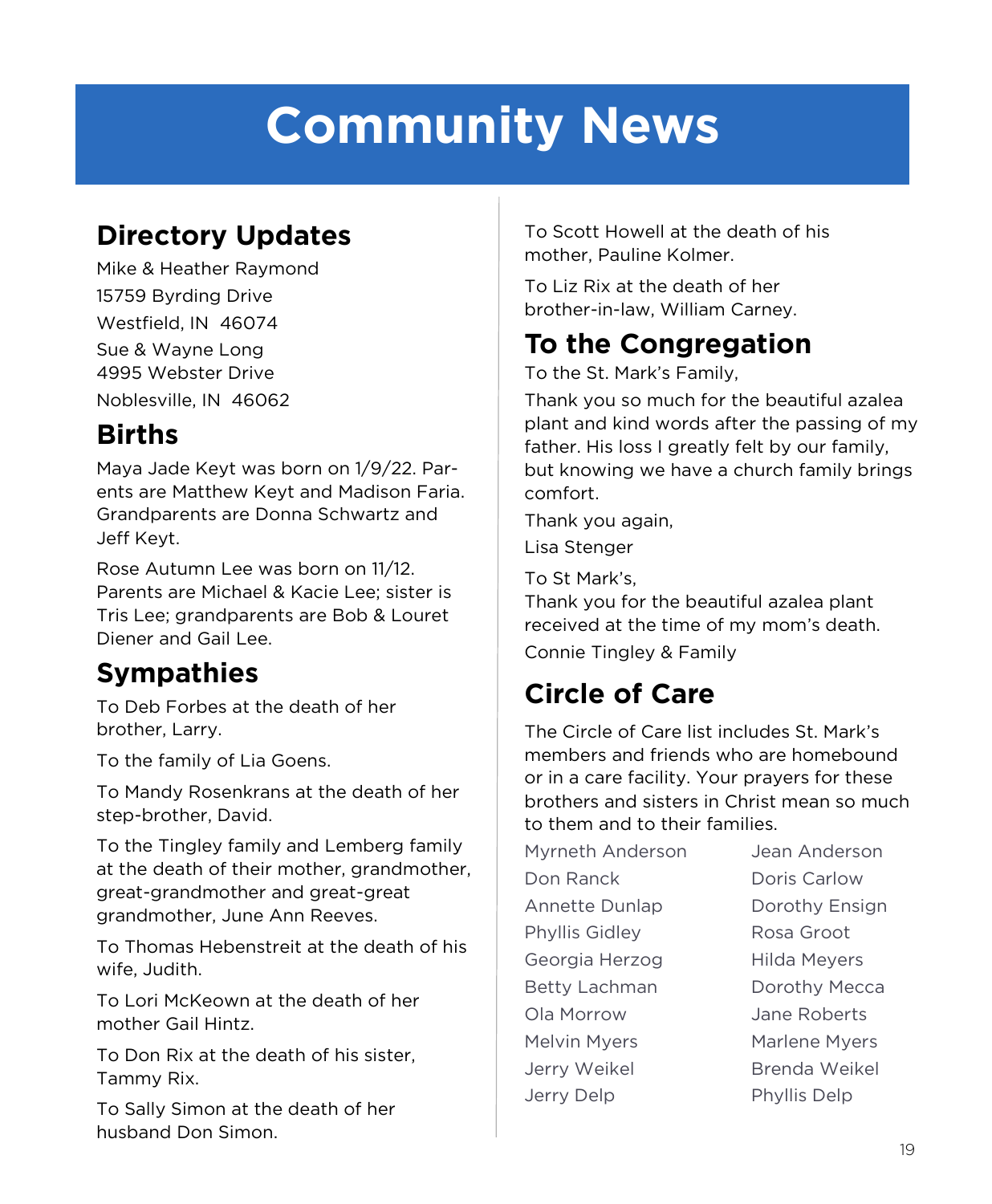## **Library**

Stop in soon to visit your St. Mark's library which is open Monday through Thursday from 9:00 to 3:00, Friday from 9:00 to 12:00 and Sunday from 8:00 to noon.



New arrivals are located on shelves under the courtyard window. Signout cards will be found in the back of each book, and can be left in the box on the signout table. Returned books can be left in the return box just inside Entrance #2.

The St. Mark's card catalog can be accessed on the computer just inside the library door, or on your phone or tablet. Search by title, author, subject or key word to find both fiction and nonfiction titles for all ages, including our youngest readers.

Can't find a book? Leave us a note and we will let you know when it becomes available.

Donations are always welcome, as are suggestions for purchase.

## **Preschool Registration**

St. Mark's has one of the best preschools in town. Registration has begun. **Thankfully** 



church families will again have priority placement because the preschool usually is filled to capacity. If you or someone you know (neighbor, grandchild) would like to learn more or tour the preschool, please contact Director, Jen Weixler at (317) 846 8941 or [preschool@stmarkscarmel.org](mailto:preschool@stmarkscarmel.org).

## **Thank You**

Holy Walk 2021 was a success! Over December  $3^{rd}$  and  $4^{th}$ , we had more than 900 visitors participate in the Walk, which was blessed with wonderful



weather. Many of our guests were people from outside the St. Mark's family, continuing the Walk's role as one of our largest mission activities. We would like to extend a huge thank you to the St. Mark's volunteers who made it possible, working in every position from bringing cookies to leading the families through. In a year with additional challenges, Holy Walk truly could not have happened without each and every one of you, and words cannot express our appreciation.

My Favorite Memory of Holy Walk...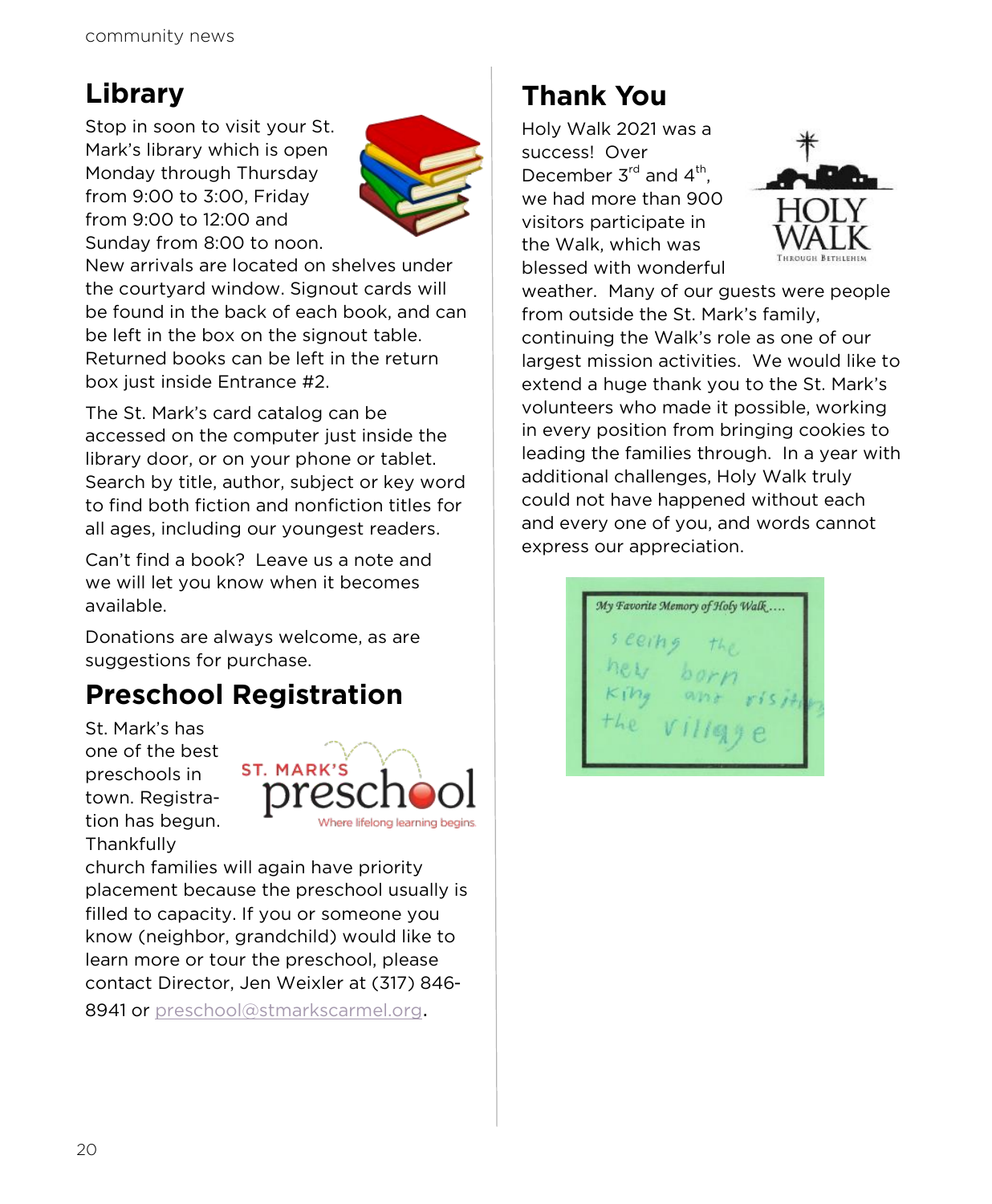# **Upcoming Events**



## **Upcoming Concerts**

The Carol Dennis Trio (Flute,Viola, Piano) | Sunday, 3/20 | 2:00 PM Cello Recital with Lori Horner, Cello | Sunday, 5/15 | 2:00 PM

## **Chili Cook Off Sunday, 2/27 | 5:00 PM— 7:00 PM**

The Annual Chili Cook off will be held February 27 in Wesley Hall. Competitors need to bring at least 5 quarts of chili and any toppings that they prefer to serve with their chili. Hot dogs, chips, and cookies will be provided. Everyone will have a chance to vote on their favorite chili and prizes will be awarded to the winners. Signups available now online at [stmarkscar](https://stmarkscarmel.org/signups/)[mel.org/signups](https://stmarkscarmel.org/signups/) and at the Connection Table in the gathering area.



## **TALENT SHOW**

### **Sunday, 2/13 | 2:00 PM**

St. Mark's, we will host the St. Mark's Talent Show on Sunday, February 13. . Come and see your very own members of the St. Mark's family display their God-given talents! The concert is free and open to the public, however we ask that you please bring canned good/ pantry items to donate. Please contact Eric DeForest , [edeforest@stmarkscarmel.org](mailto:edeforest@stmarkscarmel.org) with any questions.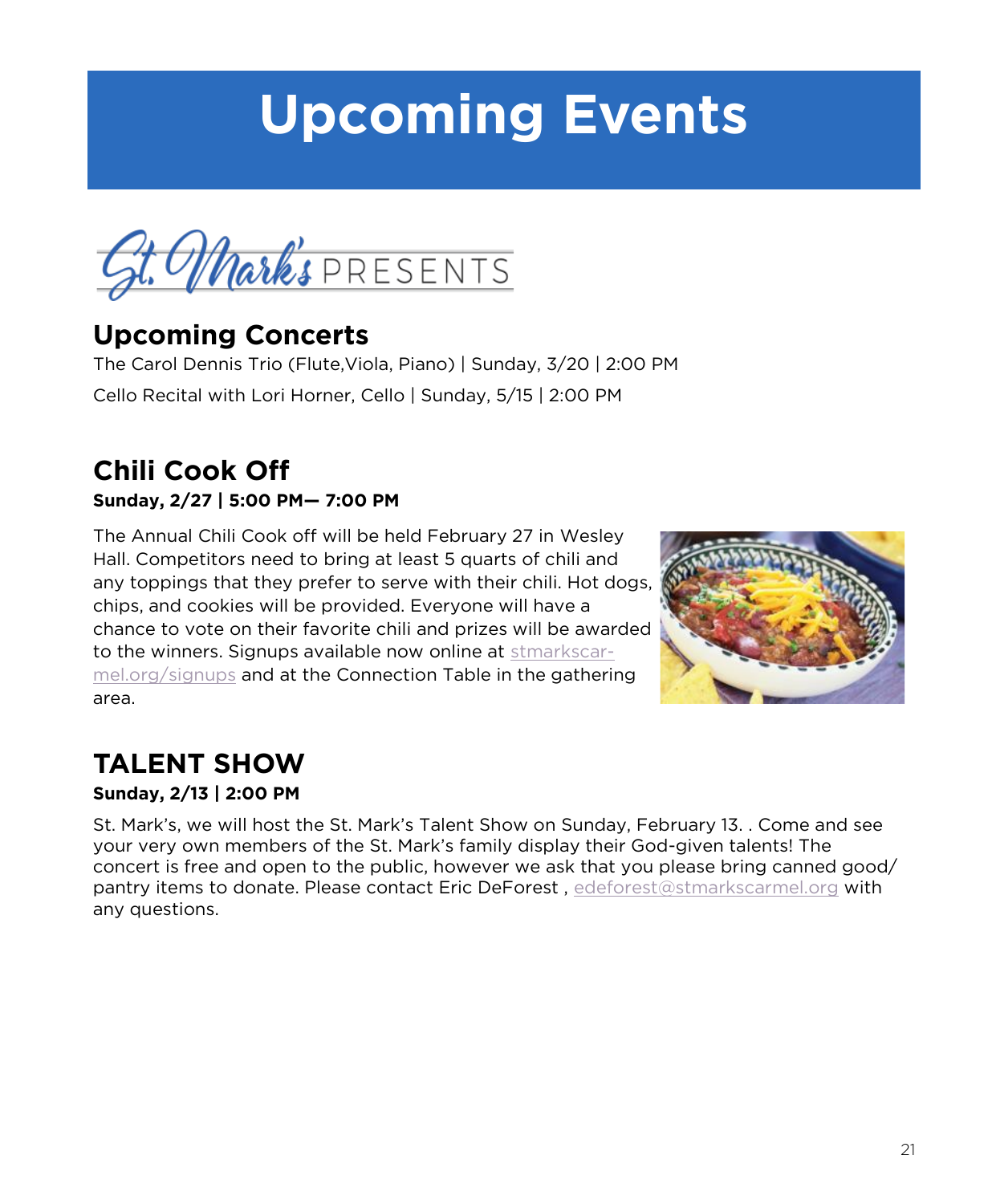## **"Sweets for the Sweet" UMW Dessert Extravaganza Sunday, February 13**

The Dessert Extravaganza will be held on February 13. Stop by the UMW table between services to select the perfect treat for Valentines' Day. Desserts and treats are made by the wonderful bakers of our St. Mark's UMW, and proceeds go toward sponsored missions. Bring a few extra dollars to church on February 13 and pick up a Sweet for your Sweetheart!

# **Cornerstone Super Bowl Pizza Sale**

Help Cornerstone Student Ministries raise money for their mission trips, Work Camp and Week of Hope while at the same time getting some awesome pizza that you can cook on

Super Bowl Sunday or freeze for a later date. Pizzas range in cost from \$15—\$17 depending on type of pizza.

Cornerstone students will be taking orders for pizzas Please place your orders no later than February 5. On Super Bowl Sunday pizzas will be available for pickup.

## **Children's Lenten Musical**

### **Sunday, 3/13 | 1:30 PM**

All are invited to enjoy the Lenten musical, Raise a Hallelujah, performed by Kidz Music & Praise. Come enjoy an Easter musical filled with top

worship songs such as "Raise a Hallelujah," "Living Hope" and "Jesus Messiah," arranged by Nick Robertson, Dave Clark, Gary Rhodes, and Cliff Duren and masterfully blended with new songs to tell the story of salvation. If you have questions, please contact Joyce Click,

[jclick@stmarkscarmel.org](mailto:jclick@stmarkscarmel.org)





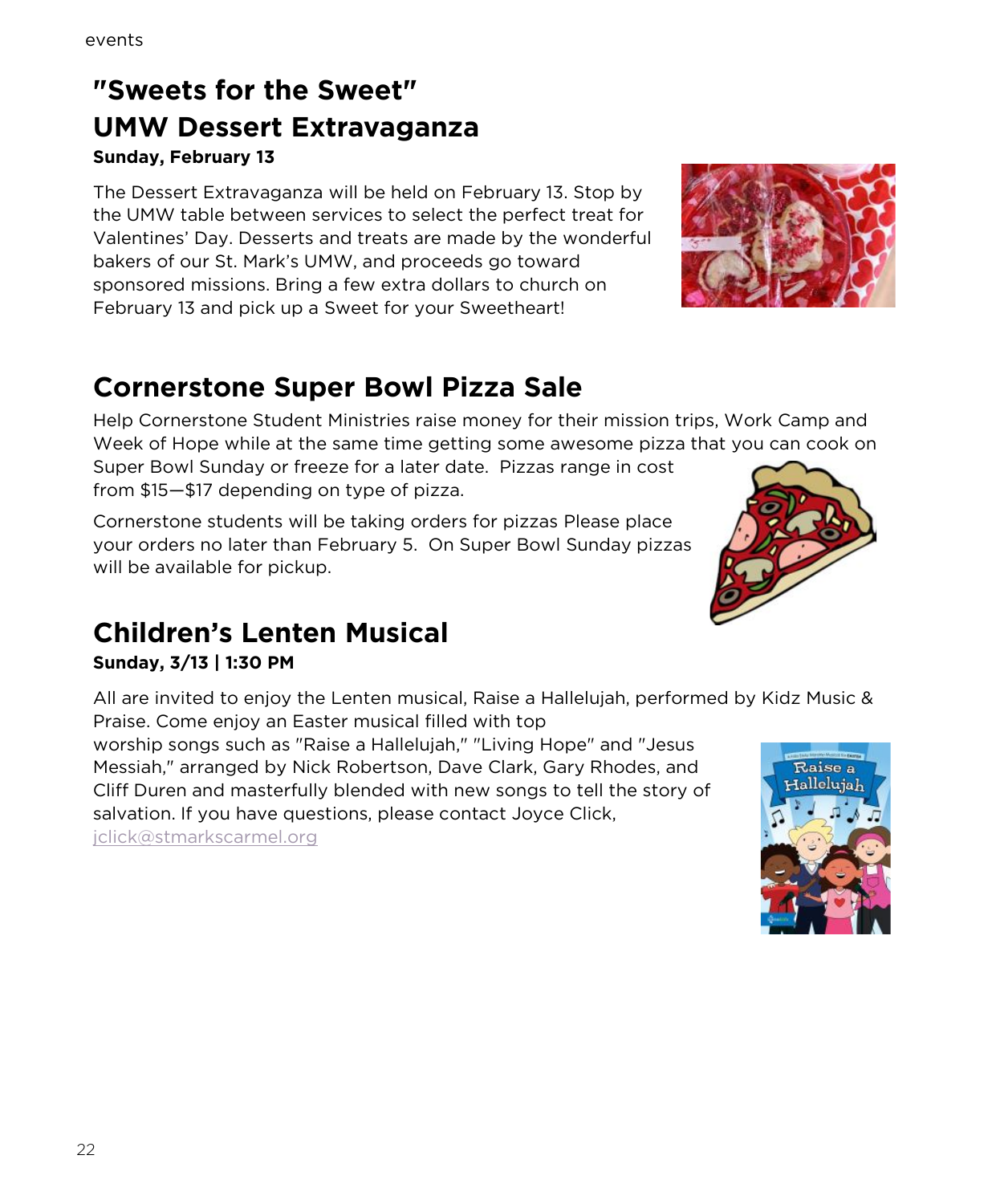## **Upcoming Summer Events Save The Date**

## **Club 56 Mission Camp**

### **Monday, June 13—Thursday June 16**

Incoming and outgoing  $5<sup>th</sup>$  &  $6<sup>th</sup>$  graders are invited to participate in St. Marks' annual Mission Camp. Youth will learn about the importance of mission outreach while safely serving others and having fun fellowship! Registration coming soon. Contact Stephanie Cohen with questions at [scohen@stmarkscarmel.org](mailto:scohen@stmarkscarmel.org)

### **KMP Puppet Camp, Tell Me the Stories of Jesus Monday, 6/20-Friday, 6/24 | 9:45AM—11:25 AM**

Children (Age 4-Grade 3) will make and use puppets to tell the stories of Jesus, play fun games and enjoy a snack daily. Cost \$20 with scholarship funds available. Friends are welcome and do not need to attend St. Mark's. Camp performance to be held at 11a on Friday, June 24<sup>th</sup>, Older students are invited to assist. Camp is directed by Joyce Click.

### **KMP Drama Camp, Dynamic Truths and Tales, Monday, 6/20– Friday, 6/24 | 12:00 PM -2:30 PM**

Students (Grades 1-4) will sing and act out dynamic stories from the Old Testament, play fun games, and enjoy snack daily. Cost \$20 with scholarship funds available. Friends are welcome and do not need to attend St. Mark's. Older students are invited to assist. Camp is directed by Joyce Click. There will be a drama camp performance at 2p on Friday, June  $24<sup>th</sup>$ and a medley of songs will be performed on Sunday, June 26<sup>th</sup> at 11a.

### **Monumental VBS 2022, Monday, 7/11—Friday, 7/15 | 9:00 AM—12:00 PM**

Go off-road at St. Mark's United Methodist Church for a Monumental adventure through the colorful canyons and sunbaked trails of the Southwest. By exploring God's awesomeness, kids will form a rock-solid faith for the road ahead.